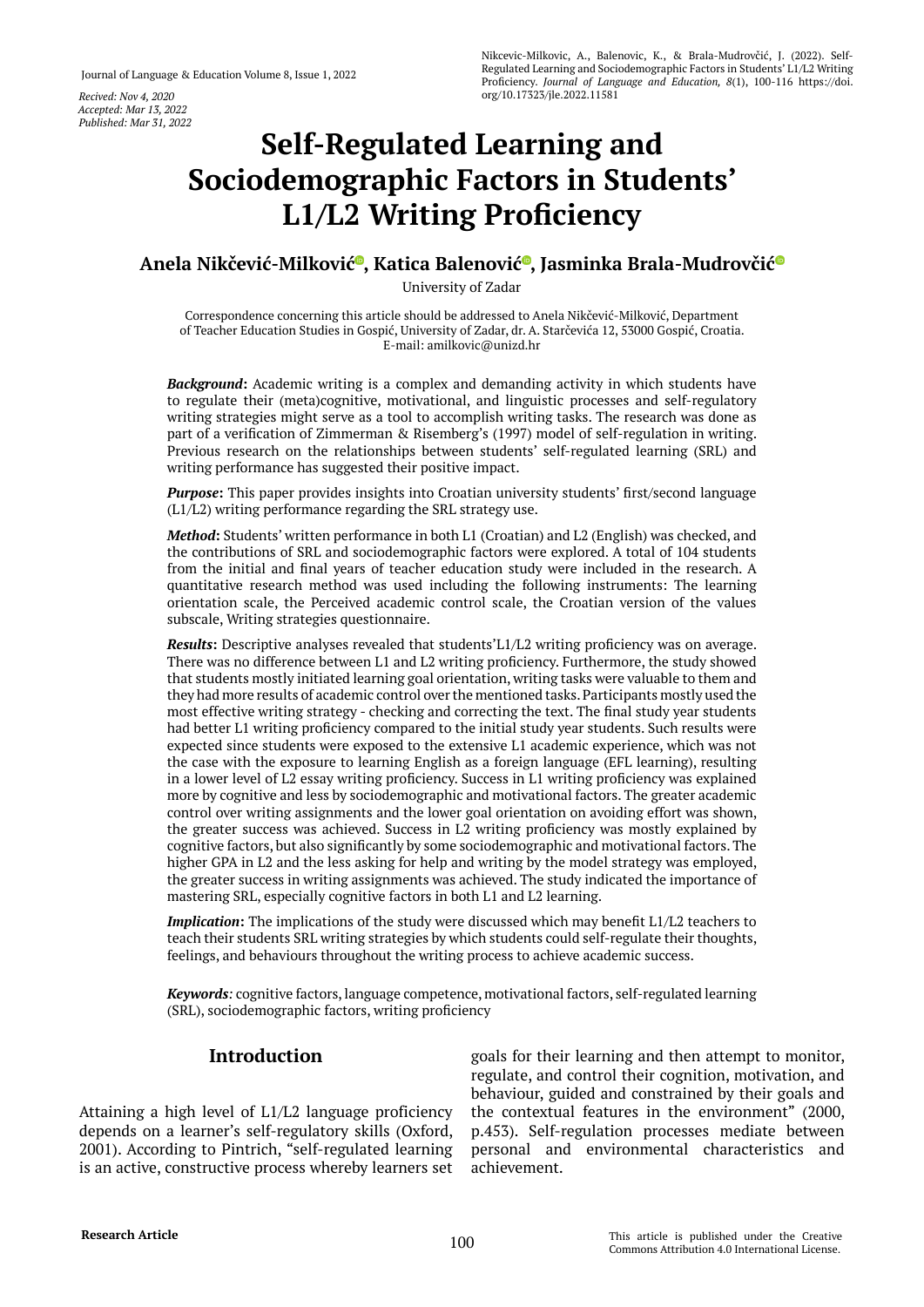Due to the high complexity of writing skills necessary, students in the Republic of Croatia, as well as in much more developed countries (Graham, 2013; Graham & Rijlaarsdam, 2016; Graham, 2019; Kuhlemeier et al., 2013; Neumann, 2012) display inadequate writing performance. In the State Graduation Examination, which comes at the end of secondary education of students in the Republic of Croatia, organised by the *National Centre for External Evaluation of Education*, students are supposed to write an essay that is scored according to descriptors. After the implementation of the State Graduation Examination at the end of the school years 2017/2018 and 2018/2019, essays written in the mother tongue (Croatian) were judged to have been so poor that there was a public debate about changing and/or abolishing the point threshold as a part of this "maturity" exam. In the end, essay writing have still been retained in this important national exam, as a valuable indicator of students' knowledge and skills in written expression and reading literacy, and as such a valuable "passport" to enter the academic world, which requires a higher, creative and critical level of thinking with which essay writing is in a reciprocal relationship.

# **Research Background**

Essay writing is (meta)cognitively very demanding: one of the most demanding linguistic activities, which requires combinatorics of knowledge and skills and includes both higher and lower cognitive processes of information. According to Graham et al. (2018), writing is a complex and challenging task requiring considerable instructional time to master. To activate and manipulate the much-needed SRL (meta) cognitive strategies through the processes of writing, it is necessary to motivate the authors of the text to use them, and to shape the context in which they will be used. Many authors have affirmed that motivation for writing declines from lower to higher grades of studying (Graham et al., 2021; Nikčević-Milković, Jerković, & Brala-Mudrovčić, 2015). Graham (2006) observed that some studies found that motivation increases with age, but some other studies found that it declines over the years. Motivation for writing has been largely ignored among researchers (Wilcox et al., 2016).

In the research investigating the process of L1 writing performance there has been empirical evidence for the positive impact of self-regulation in writing to strategy use such as goal setting, planning, evaluating, revising, and avoiding distractions (e.g., Golparvar & Khafi, 2021; Bruning et all., 2013; Pajares et all., 1999; Zimmerman & Risemberg, 1997). In the process of

second/foreign language learning/teaching in Croatia, inefficient educational strategies are found, writing skills are the most difficult to acquire, and many students lack the basic skills needed to write appropriately (Mihaljević Djigunović & Bagarić, 2007). Previous research on L2 strategy use has demonstrated that learners who received SRL instruction significantly outperformed those who received regular writing instructions (Almazloum, 2018). SRL instruction helped them to become autonomous learners who "could select writing topics; construct, perform, and evaluate strategies; and accomplish tasks independently" (Almazloum, 2018, p.253). Due to the status of English as the *lingua franca* of the modern digital world, the need to achieve a higher level of writing proficiency is a priority worldwide.

# **Gap in Knowledge and Purpose of the Study**

Since the process of writing in general, especially L2 writing, requires a lot of effort that includes demanding cognitive activities, at the same time there is a lack of studies that investigate and compares students' L1 and L2 writing skills according to SRL, in this article we want to provide insights into students' L1/L2 writing performance at university level in Croatia, with special emphasis on the influence of SRL on writing proficiency. Moreover, since the review of the literature revealed that none of the existing studies employed a model of SRL in both L1and L2 writing in the Croatian context in specific, we intend to explore and establish differences between L1/L2 essay writing strategy used by Croatian university students as a contribution to the research on the role of SRL to students' writing proficiency in general. The findings of the study could encourage L1/L2 teachers to teach their students SRL writing strategies by which they could self-regulate their thoughts, feelings, and behaviours throughout the writing process to achieve academic success.

# **Literature Review**

## **Zimmerman & Risemberg's (1997) model of selfregulation in writing**

Zimmerman & Risemberg's (1997) model of selfregulation in writing best explains this process, that is, it describes how an individual uses self-directed thoughts, feelings, actions, and context: a) when preparing to write, b) during the writing process and c) immediately after the text has been written, to achieve certain literary goals. These authors propose three general categories of processes used in the control and supervision of writing as well as important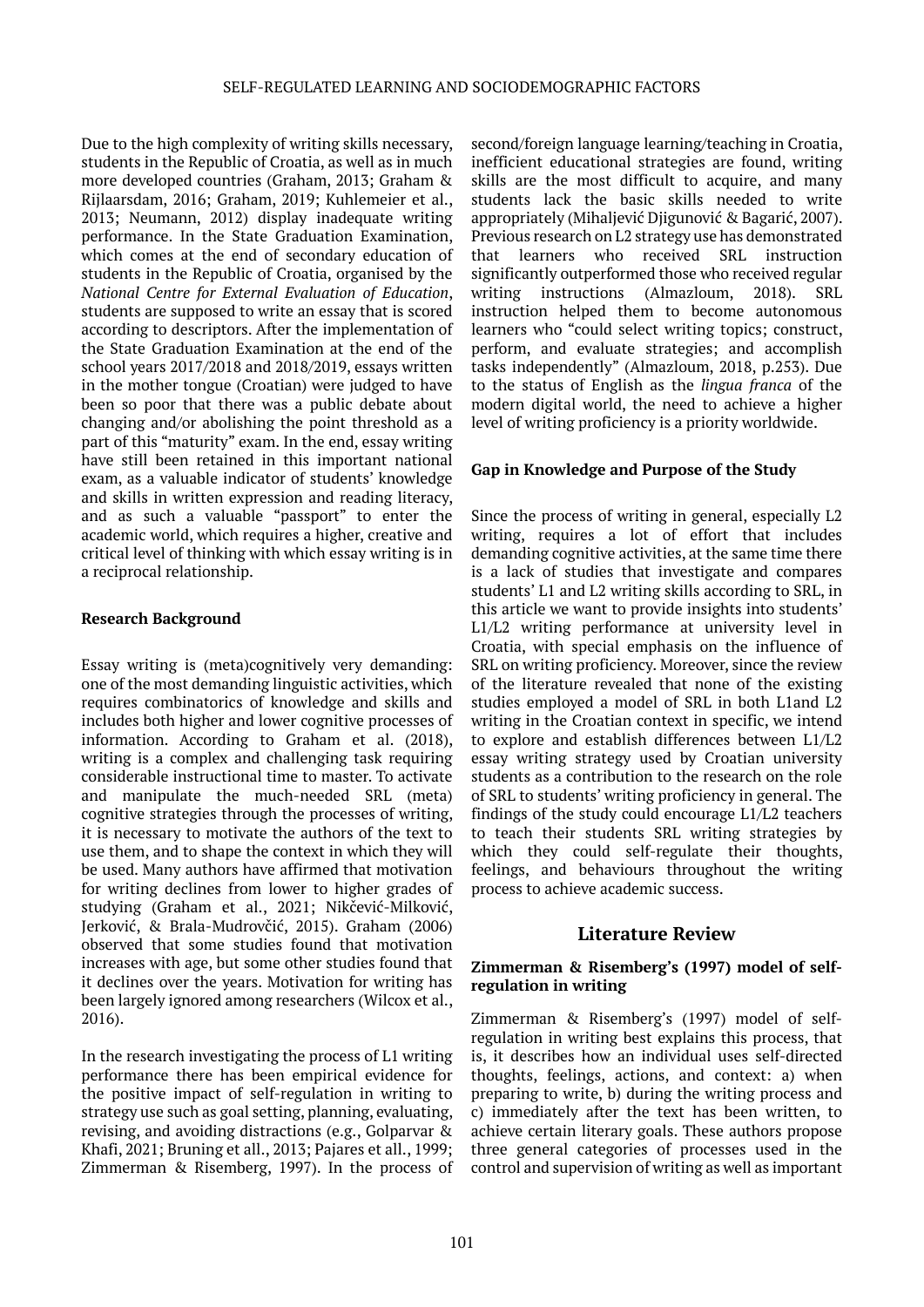elements of self-regulation of written expression. These processes are the following: 1) environmental (regulation of physical and/or social conditions of writing), 2) behavioural (regulation of motor aspects of writing) and 3) personal (regulation of beliefs, interests and emotions related to writing). They reciprocally influence each other through feedback, including cyclical processes in which the author of a text monitors the success of the use of writing strategies and techniques, and continues, changes, or

avoids what they do by writing, depending on the results of the feedback. The use of these processes is closely related to the assessment of one's competence in writing, the so-called *self-efficacy.* Due to the emphasis on the (meta)cognitive and social aspects of developing and learning written expression, this model is called the socio-cognitive model.

Self-regulation of written expression according to this model takes place in a cycle with three phases:

# **Figure 1**

*Zimmerman & Risemberg's (1997) Model of Self-Regulation in Writing*



(1) Setting goals, which precedes the text writing process and has two related categories of selfregulatory processes: a) task analysis and b) selfmotivational beliefs. Task analysis involves setting the goals that are to be achieved by the written text and developing a strategy for planning the writing of the text. Self-motivational beliefs include a set of personal variables for the individual author: intrinsic interest in writing, self-efficacy or assessment of competence in written expression, the expectation of success in writing, the value of writing and orientation towards the goal. Self-motivational beliefs are closely related to an individual's success in each written performance because an individual will not effectively use cognitive writing processes if they are not motivated to use them. (2) Voluntary performance control includes processes influencing motor effort during the exercise of writing skills. This phase includes self-control and self-observation. Selfcontrol processes include a set of self-regulatory processes such as self-instruction, imagining, focusing, and task strategy. Processes of selfobservation refer to the monitoring of specific aspects of one's performance, the conditions that exist around performance and the products of that performance. This is related to monitoring strategies related to awareness of writing tasks during performance and control of the process. (3) Self-reflection involves processes that occur after performance effort and that return the process to the first phase. It involves two self-reflective processes: self-judgement and selfreaction. Self-judgement is the evaluation of performance according to some value criterion. Selfreaction contains two processes: self-satisfaction/ dissatisfaction as the result of task perception and adaptive/defensive conclusions (about whether to change one's approach to self-regulation in the next performance or not).

# **Self-regulated Learning Processes in Writing**

Theorists in the field of writing psychology have established various SRL strategies that authors use in controlling personal, behavioural, and environmental processes in written expression (Graham & Harris, 2000; Zimmerman & Risemberg, 1997). These strategies include the following: goal setting, planning, seeking information, note storage, text organisation, self-evaluation, review of the text, selfverbalisation, self-reward, seeking help, using models, and so on. The use of SRL strategies is an important element in the development of competent writing (Nikčević-Milković, 2018).

When composing a text, students use specific approaches to learning and SRL processes.In-depth information processing is the more powerful process, which results in better writing performance (Magno, 2009). Individuals who have a greater interest in the topic they are writing about are better able to use more effective writing strategies that will then facilitate their writing processes, which are very (meta)cognitively demanding. Conversely, if they worry about whether they have developed writing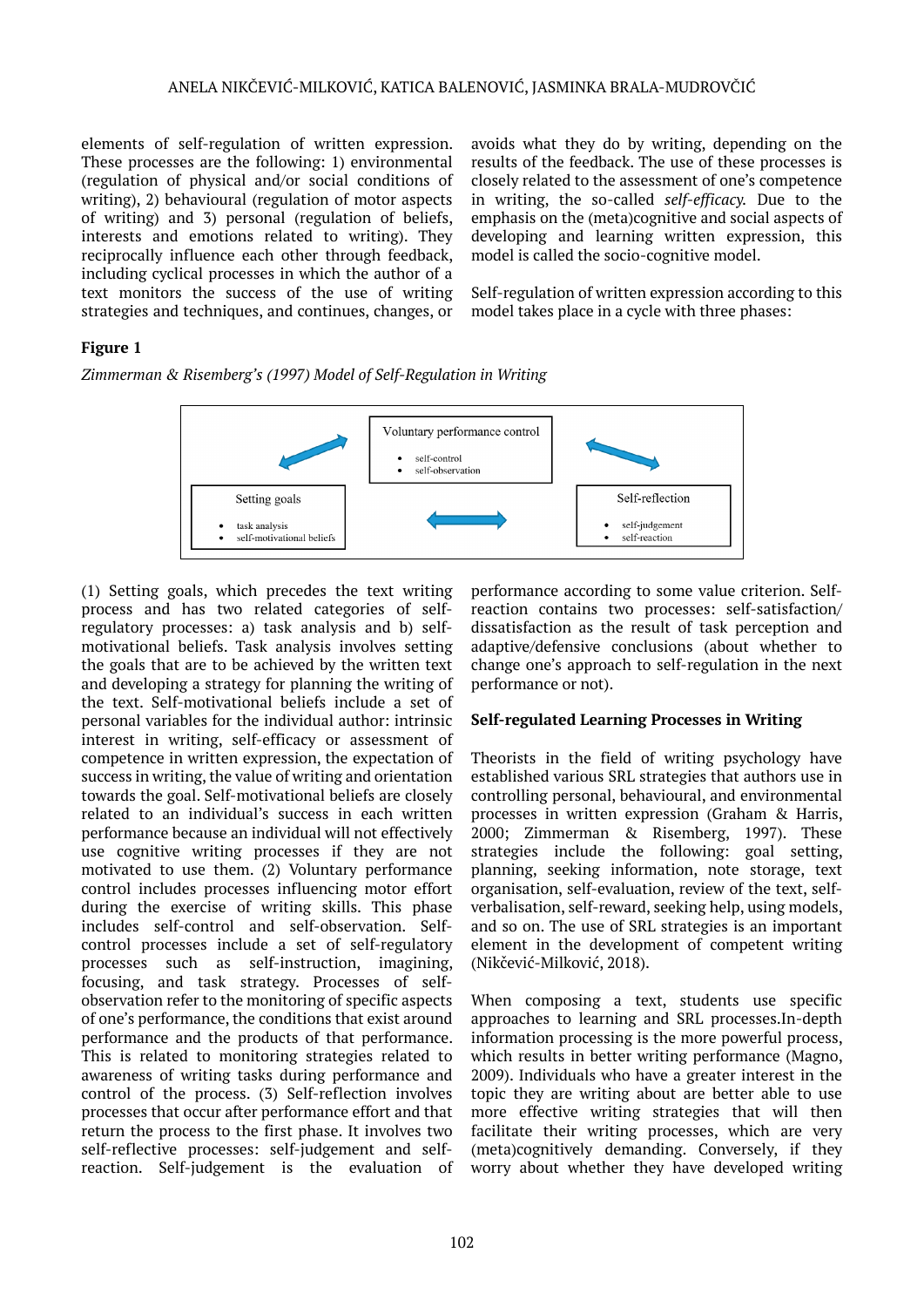skills, they will not revert to using effective writing strategies. On the other hand, superficial information processing only increases routine memorisation strategies. The skill of written expression requires independent thinking and self-discipline, which means that it does not seek much help from others. It does not require much manipulation of the surroundings either, because the authors primarily focus on the task of writing, and much less on their surroundings. SRL processes increase the performance of essay writing in two ways: firstly, self-regulatory mechanisms, such as planning, monitoring, evaluation, and checking, provide building blocks or subprocesses that can function together with other subprocesses (such as text execution procedure, design of programmes for efficient execution of a written task, etc.); secondly, use of these mechanisms can affect some changes in the factors involved, leading to strategic changes in behaviour during writing. Repeated success in using writing strategies leads to thoughts and feelings that increase the selfefficacy of writing, which in turn increases intrinsic motivation as well as the desire to seek better strategic solutions and ultimately results in better achievements in written expression (Zimmerman & Risemberg, 1997; Graham & Harris, 2000). Selfregulatory incentives have been positively related to literacy outcomes in many studies (Camping, Graham, Ng, Aitken, Wilson, & Wdowin, 2020; Graham et al., 2021; Schiefele & Schaffner, 2016; Samanian & Roohani, 2018).

How successful a self-regulated student will be, does not depend exclusively on the skills of written expression and successful use of writing strategies, but also on the assessment of one's self-efficacy, value, interest, and expectations from the task: the motivation to write. Assessment of student selfefficacy determines the choice of writing activities, willingness to put effort into written expression, and persistence in continuing the task to the end. Students whose self-efficacy score is low avoid written expression, which quickly puts them in a vicious circle of academic failure. The reluctance to write leads to less and less effort being made by students and the lack of effort makes it difficult to develop the skill of writing and so they fail to develop this skill. Therefore, motivation is a key factor of SRL for initiating (meta) cognitive writing processes.

# **Motivational and Cognitive Components of Learning and Writing**

Pintrich (2003) highlights the general framework of expectations and value theories as useful for exploring motivational components and distinguishes three

types of these components: (1) expectation components (control beliefs and efficiency beliefs); (2) value components (goal orientation and task value); and (3) affective components (emotional reactions to the task). Among the motivational variables important for initiating (meta)cognitive processes of learning and writing are the target orientations of learning which can be as follows: (1) focused on learning or mastering the task; (2) focused on performance (e. g. showing others that we know something, standing out from the crowd); and (3) aimed at avoiding effort (Rijavec & Brdar, 2002). Constructs of goal orientations and task evaluation belong to value theory, one of the four categories of Eccles & Wigfield's motivation theory (2002). A task value is defined as the quality of a task that contributes to increasing or decreasing the probability that a person will choose that task. The expectation of success in performing a certain task affects the motivation for their choice, and it will also affect to what extent the individual will be engaged in it. The construct of perceived academic control is a student's belief in whether they possess the necessary traits that can contribute to their achievements in the academic environment (Respondek, Seufert, Stupnisky & Nett, 2017). Perceived academic control positively predicts enjoyment and achievement, as well as negatively predicts boredom and anxiety.

# **Mastering L1/ L2 Writing Competence**

In the field of second language acquisition (SLA), researchers have been trying to explain and understand the relationship between L1 and L2 acquisition (for example contrastive analysis, error analysis, interlanguage and crosslinguistic influences). According to Ellis (1994), the degree of influence of the first language (L1) on second language acquisition is a controversial topic in second language research. Mastering L2 communicative language competence (Bachman & Palmer, 1996) is different to mastering L1 communicative language competence since there are numerous factors (for example individual differences, learner's background, classroom instruction) that might influence the L1/L2 learning process. Although there are similarities between L1 and L2 writing, Hyland (2004) pointed out significant L1/L2 differences (issues) that have to be addressed: different learning experience/ environment, different language knowledge/ proficiency, different attitudes/sensibility towards L1/ L2 learning, different preferences for ways of organising text, different writing processes and different understandings of text uses. Besides, Hyland (ibid.) emphasised L2 learners' "cultural schemata", or the cultural differences that can impact L2 writers'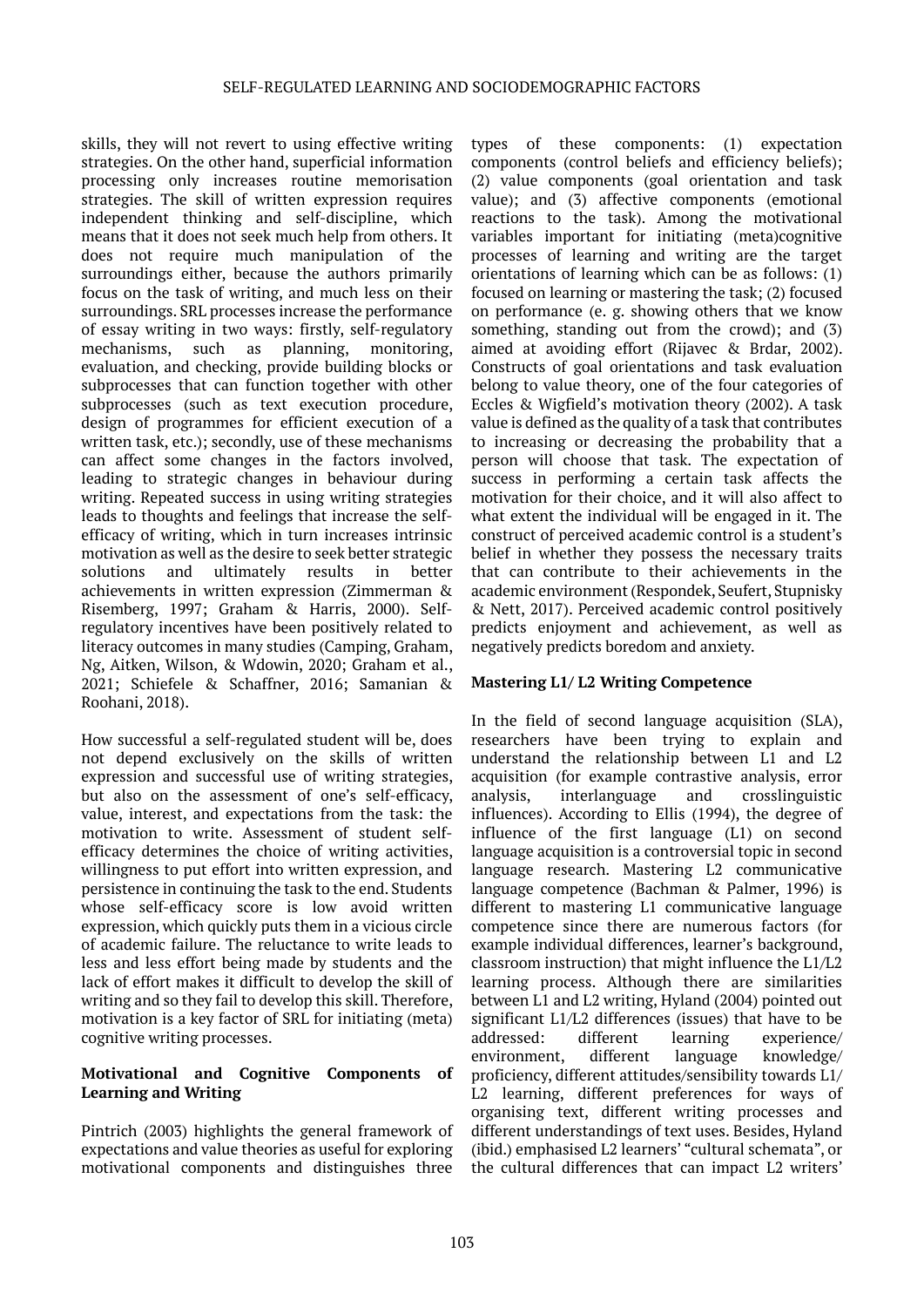production, as well as effective L2 writing instructions as an important part of L2 learning/teaching. In the process of foreign language learning/teaching, writing was neglected for a long time (Carter & Nunan, 2001). There have been many practical textbooks and books published since the 1980s (e. g. Jolly, 1984; Olshtain, 2000) that emphasise the importance of writing as one of the most challenging aspects of second/foreign language learning (Hyland, 2004). Nowadays, in the global digital world, good writing skills, especially in English, are needed for global network communication, and teaching how to write good and creative texts should be incorporated into writing instruction in English at all levels of EFL learning. L2 teachers should provide tasks to encourage students to create effective texts involving different kinds of knowledge. According to Hyland (2004), L2 writers should be taught to employ five kinds of knowledge to create effective texts: content knowledge (knowledge of ideas and concepts); system knowledge (knowledge of syntax and lexis); process knowledge (knowledge of how to prepare and carry out the writing task); genre knowledge (knowledge about the different genres and their value); context knowledge (knowledge of readers expectations). In other words, a wide range of knowledge is needed to write successfully in English. Assessing student writing (knowledge) is crucially important for both teachers and students. The assessments of texts should include clear criteria for assessing writing performance. The Council of Europe has devised a description of language learning, teaching, and assessment (*Common European Framework of Reference for Languages: Learning, teaching, assessment*, 2001). In our research, we set the criteria for L2 assessment respecting this framework.

# **Goals and Research Questions**

In the light of research on self-regulatory writing processes in the Croatian education system (Nikčević-Milković, 2018) and the relatively small number of studies on students' L1 (Croatian) and L2 (English) writing proficiency at the university level, as well as no previous studies that explore the influence of SRL on students' L1/L2 writing proficiency at other educational levels (primary, secondary) in the Republic of Croatia, the present study was designed to answer the following research questions: 1) Is there a difference between L1 (Croatian) and L2 (English) writing proficiency? 2) Is there a correlation between L1/L2 writing proficiency and SRL (cognitive and motivational factors), and sociodemographic factors? 3) Are there differences in L1/L2 writing proficiency between students in their initial and final study years? 4) Are there any contributions of SRL strategies, and

sociodemographic factors to L1 writing proficiency? 5) Are there any contributions of SRL strategies, and sociodemographic factors to L2 writing proficiency? Based on theoretical knowledge and previous empirical findings (Bećirović, Brdarević-Čeljo & Polz, 2021; Hammann, 2005; Nikčević-Milković, 2007; Nikčević-Milković, 2014; Nikčević-Milković & Brala-Mudrovčić, 2015; Graham et al., 2021), the following hypotheses are put forward: H1 - Students' writing proficiency is better in their L1 (Croatian) than in their L2 (English). H2 - There is a correlation between students' L1/l2 writing proficiency and SRL, and sociodemographic factors. H3 – Final study year students' writing proficiency is higher than initial study year students' writing proficiency. H4 - A greater contribution of cognitive than motivational and sociodemographic factors in writing proficiency is expected in both languages.

# **Method**

# **Participants**

The sample consisted of 104 students, of whom 53 were from the initial study years  $(1^{st}$  and  $2^{nd}$  year; average age  $M = 20.3$ ; standard deviation SD = 0.69) and 51 were from the final study years  $(4<sup>th</sup>$  and  $5<sup>th</sup>$ year;  $M = 22.2$ ;  $SD = 0.57$ . The research was conducted on a non-probabilistic (intentional) appropriate sample of students from a higher educational institution that educates primary teachers. At the university level, students have five hours of Croatian language classes per week over five years of university study and three hours of English language classes per week during the first two years of university study. Researchers respected all ethical rules (participants were introduced to the aim of the research as well as later to the results; we use a code instead of students' names; students participated in research voluntarily and anonymously).

# **Instruments**

*Learning orientation scale* (Rijavec & Brdar, 2002) – the Croatian version of the *Components of self-regulated learning questionnaire* (CRSL) (Niemivirta, 1996) was used to examine the target orientations in learning, which includes:(1) learning goal orientation (student's focus on learning and acquisition of new knowledge and skills; statement example: "*The most important thing for me in school is to learn as much as possible"*); (2) achievement goal orientation (student's thoughts on evaluating their abilities and performance concerning other students; statement example: "*I am very satisfied when I am better than others in school"*);and (3) the goal orientation of avoiding effort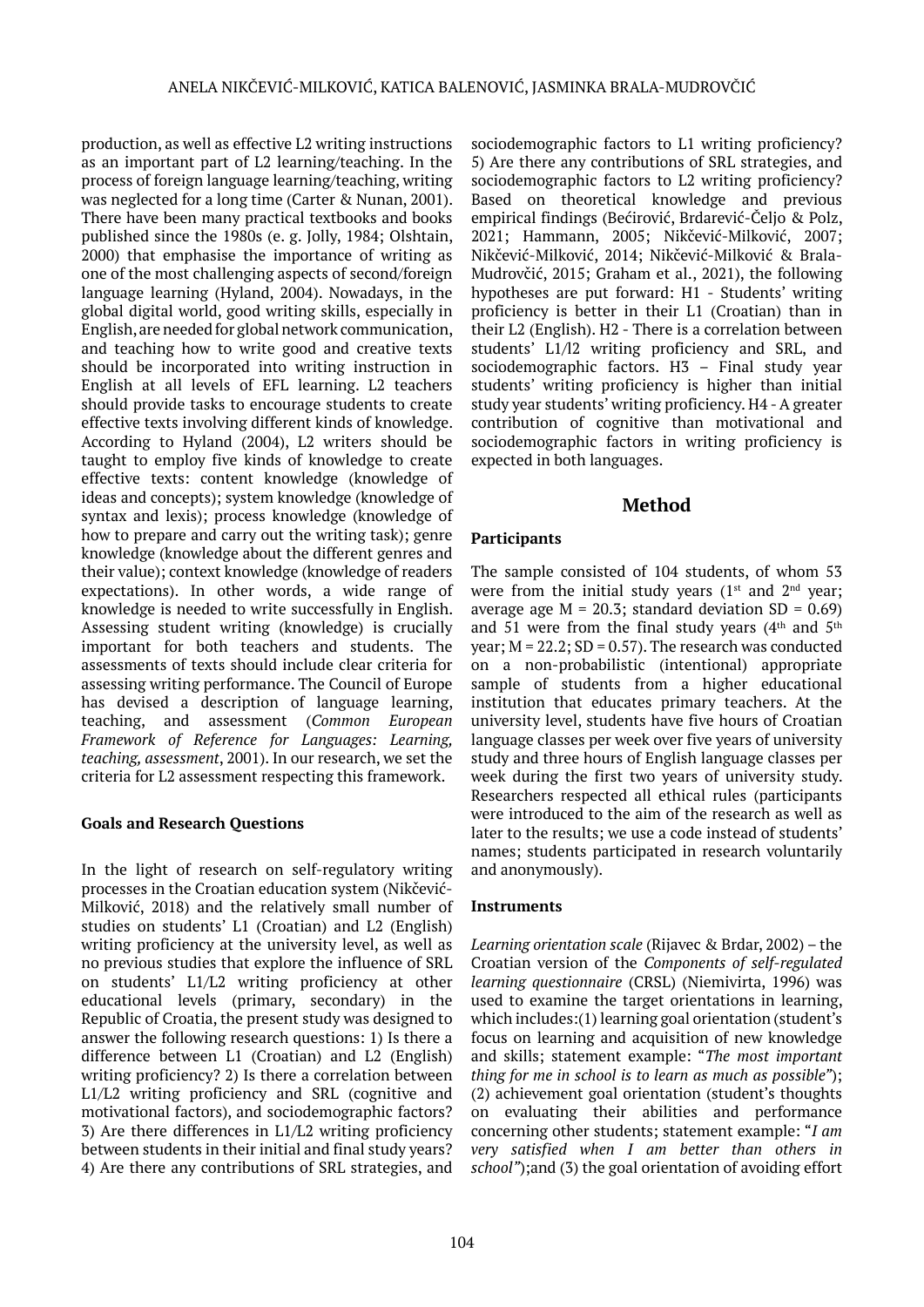(the student's endeavours to invest as little effort as possible in learning; statement example: "*I try to learn school material with as little effort as possible"*). The scale has a total of 15statements, five on each subscale. The answers are given on a five-point Likert scale  $(1 -$  strongly disagree;  $5 -$  strongly agree). The total score on the individual subscales represents a simple additive linear combination of responses to all statements divided by the number of items. A higher overall score on a particular scale means a higher degree of student focus on learning, performing, or avoiding effort. The reliability coefficients of the internal consistency type (Cronbach's alpha) determined in this research were: .77 for the first subscale, .77 for the second subscale, .86 for the third subscale, and .78 for the whole scale, respectively.

Beliefs about the cognitive values of achieving success in writing tasks were examined by the *Croatian version of the values subscale* (six statements) of the selfesteem questionnaire, goal orientations, perceived control and values (Niemivirta, 1999). It can be important for a student to get good grades in a subject or area of writing because these allow him or her to achieve some other goals (enrol in the desired university, get confirmation of their competencies, receive praise from teachers or parents, and so on). Starting from the control-value theory, Burić (2010) constructed six statements that sought to capture the positive evaluation of success and negative evaluation of failure in mathematics tests and Nikčević-Milković (2012) adapted the scale to writing tasks. The answers are given on a five-point Likert scale (from 1 – strongly disagree to  $5$  – strongly agree). The total score represents a simple additive linear combination of responses to all statements divided by the number of items. Statement number three was inversely scored. Statement examples are: "*Good grades in writing assignments are important for my future"* (positive evaluation of success); "*I would be very affected by failure on a writing task"* (negative evaluation of failure). In Burić's research (2010) satisfyingly high reliability of the scale,  $\alpha$  = .78 was confirmed, as well as in this research of  $\alpha = .71$ .

Cognitive assessment of control over achievement in writing tasks was examined through the *Perceived academic control scale* by Perry, Hladkyj, Pekrun, & Pelletier (2001), which was adapted for the field of writing. The research used the Croatian version of the scale (Sorić & Burić, 2010), adapted by the author Nikčević-Milković (2012) for the field of writing, which contains eight statements that are used to examine students' beliefs about the causes of their success and failure in writing tasks, that is, whether students possess certain traits that can affect their

success in writing assignments. Students assess the degree to which they can control their achievement in writing tasks on a five-point Likert scale (from 1 – strongly disagree to 5 – strongly agree). A statement example is: *"I think I am the most responsible for the grades I get for the written texts."* The total score represents a simple additive linear combination of answers to all items, where the statements 3, 5, 6 and 8 are inversely scored. Perry et al. (2001) state the coefficients of reliability (internal consistency) are greater than  $\alpha$  = .80, and the reliability coefficient in this research is  $\alpha$  = .70, respectively.

The use of writing strategies was examined by the *Writing strategies questionnaire* (Nikčević-Milković, 2012). It contains 21 items. The answers are given on a five-point Likert type scale (from 1 – never used to 5 – used very often). The questionnaire has the following three subscales: (1) Writing planning and self-direction; (2) Checking and correcting the text; and (3) Asking for help and writing by the model, which has appropriate reliability (internal consistency) in the range from .77 to .86 (Nikčević-Milković, 2012). In this research, the reliability (internal consistency) was calculated at first for this questionnaire after writing a text in the Croatian language and it is  $\alpha$  = .88 for the first subscale,  $\alpha$  = .71 for the second subscale,  $\alpha$  = .87 for the third subscale, and  $\alpha$  = .87 for the overall scale. The reliability of this questionnaire after writing the text in the English language is  $\alpha$  = .88 for the first subscale,  $\alpha$  = .86 for the second subscale,  $\alpha$  = .86 for the third subscale, and  $\alpha$  = .90 for the overall scale, respectively.

# **Procedure**

The research was conducted during the academic year 2019-2020 after the consent of the competent university institution had been obtained. Having read the purpose of the research, the participants participated in it voluntarily. Essays and<br>questionnaires were written and filled in questionnaires were written and filled in anonymously, but under a code that served only to link what was written. The respondents filled out the following: (1) a basic demographic data questionnaire listing the year of study, general success at the end of high school and average success in Croatian and English in high school for first year students, and for senior students their GPA during their studies and GPA from courses in Croatian and English language; (2) three standardised self-assessment questionnaires for measuring motivational factors – the learning goals orientations scale (Rijavec & Brdar, 2002); success expectancy scale (measured with two items: "*In this task, I expect to be: successful or unsuccessful";*"*I expect to receive a grade on this task": (from 1 to 5*);and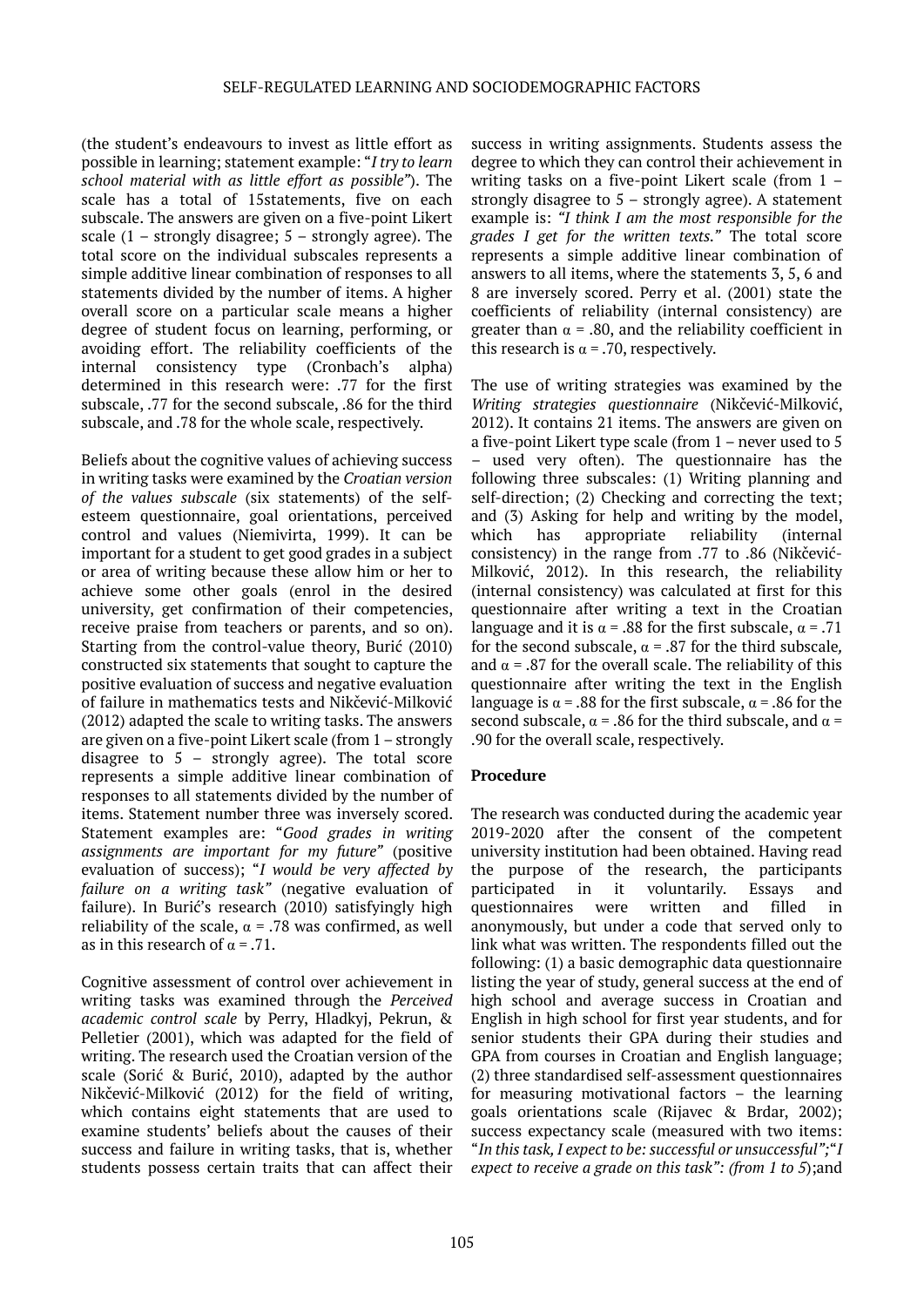scale of achievement value (Nikčević-Milković, 2012); and finally (3) two self-assessment questionnaires for measuring cognitive factors – a questionnaire about writing strategies (Nikčević-Milković, 2012) and perceived academic control scale in writing tasks (Nikčević-Milković, 2012).

The application of the questionnaire and the writing of essays in both Croatian and English on the same topic: *"The position of the Croatian or English language in global processes"* was through four meetings during regular classes. The initial and final meetings lasted about 25 minutes, and the second and third meetings lasted about 50 minutes. The lengths of the written texts were 350 words (essays in English) and 600 words (essays in Croatian), corresponding to the length of the texts at the *State Graduation Examination* in Croatia. Before writing the essay test, students read two professional texts entitled as follows: (1) *Of all European nations, Croats learn the mother tongue the least in schools: five in primary school, four hours in secondary school* by Ščitar (2019)<sup>1</sup> ; (2) *English as a Global Language* by Crystal (2009), which served to encourage students to think about a topic to write about in essays. Between the first and second meetings (a gap of one week) they could think intensively about the topic of the essay, research the topic on the Internet and in the departmental library and ask Croatian and English language teachers at the department about things they wanted to know. They filled out questionnaires during the initial and final meeting; during the former, they also read two professional texts, during the second meeting they wrote an essay in the Croatian language (50 minutes), and during the third meeting they wrote an essay in

# the English language (50 minutes).

The evaluators of the quality of the written essays were Croatian and English teachers, who scored the essays according to the criteria of the State Graduation Examination (Centre for External Evaluation of the Republic of Croatia)<sup>2</sup>. Two evaluators for Croatian texts and two evaluators for English texts corrected the texts and the inter-rater reliability was sufficient  $(r = .87)$ . We randomised the texts – some students were writing in Croatian first, while some students were writing in English. Essays in Croatian were corrected according to descriptors that are measures of the quality of a text and bring a specific number of points. The following criteria were evaluated: planning, task completion, coherence and cohesion, vocabulary, and grammar. Points and related grades were as follows: 7 - 14 = 1; 15 - 17 = 2; 18 - 20 = 3; 21 -  $22 = 4$ ;  $23 - 24 = 5$ . The State Graduation Examination in English is in line with the CEFR (*The Common European Framework of Reference for Language*) grading scale, and the points gained in the exam, according to the scale, were converted into grades ranging from 1 (not satisfactory) to 5 (excellent). The collected data were processed using the software system Statistica 13.2.

# **Results and Discussion**

# **Descriptive Statistics**

To answer the first research question, basic descriptive data for sociodemographic, motivational, and cognitive factors were calculated.

# **Table 1**

*Descriptive statistics for the sociodemographic factors*

|          |                         | Mean | <b>Std. Deviation</b> | <b>Skewness</b> | <b>Kurtosis</b> | <b>Minimum</b> | <b>Maximum</b> |
|----------|-------------------------|------|-----------------------|-----------------|-----------------|----------------|----------------|
|          | Study year              | 2.94 | 1.711                 | .04             | $-1.78$         |                |                |
| ЯЯ<br>ජි | Task grade - Croatian   | 2.68 | .938                  | $-.04$          | $-.63$          |                |                |
|          | Task grade - English    | 2.64 | 1.165                 | .32             | $-.62$          |                |                |
|          | GPA - Croatian language | 3.51 | .718                  | $-.17$          | $-36$           |                |                |
|          | GPA - English language  | 3.16 | .969                  | .24             | $-1.13$         |                |                |
|          | GPA                     | 3.62 | .602                  | $-.71$          | .61             |                |                |

The results of basic descriptive data for the sociodemographic factors showed that respondents in the Croatian language task (L1) achieved an average

Ščitar, B. (2019). Od svih europskih naroda materinski jezik u školama najmanje uče Hrvati: u osnovnoj pet, u srednjoj četiri sata [Of all European nations, Croats learn the Mother Tongue the least in Schools: Five hours in primary school and four hours in secondary school], Večernji list (June 29th 2019.), Zagreb, Croatia. score ( $M = 2.68$ ,  $SD = .938$ ), and their grades ranged over the full grade range (from 1 to 5). In the English language task (L2), they also achieved an average result ( $M = 2.64$ ,  $SD = 1.165$ ), and their grades for this task also ranged across the full grade range. The

<sup>2</sup> http://sikavica.joler.eu/drzavna-matura/eseji/upute-za-pisanje-eseja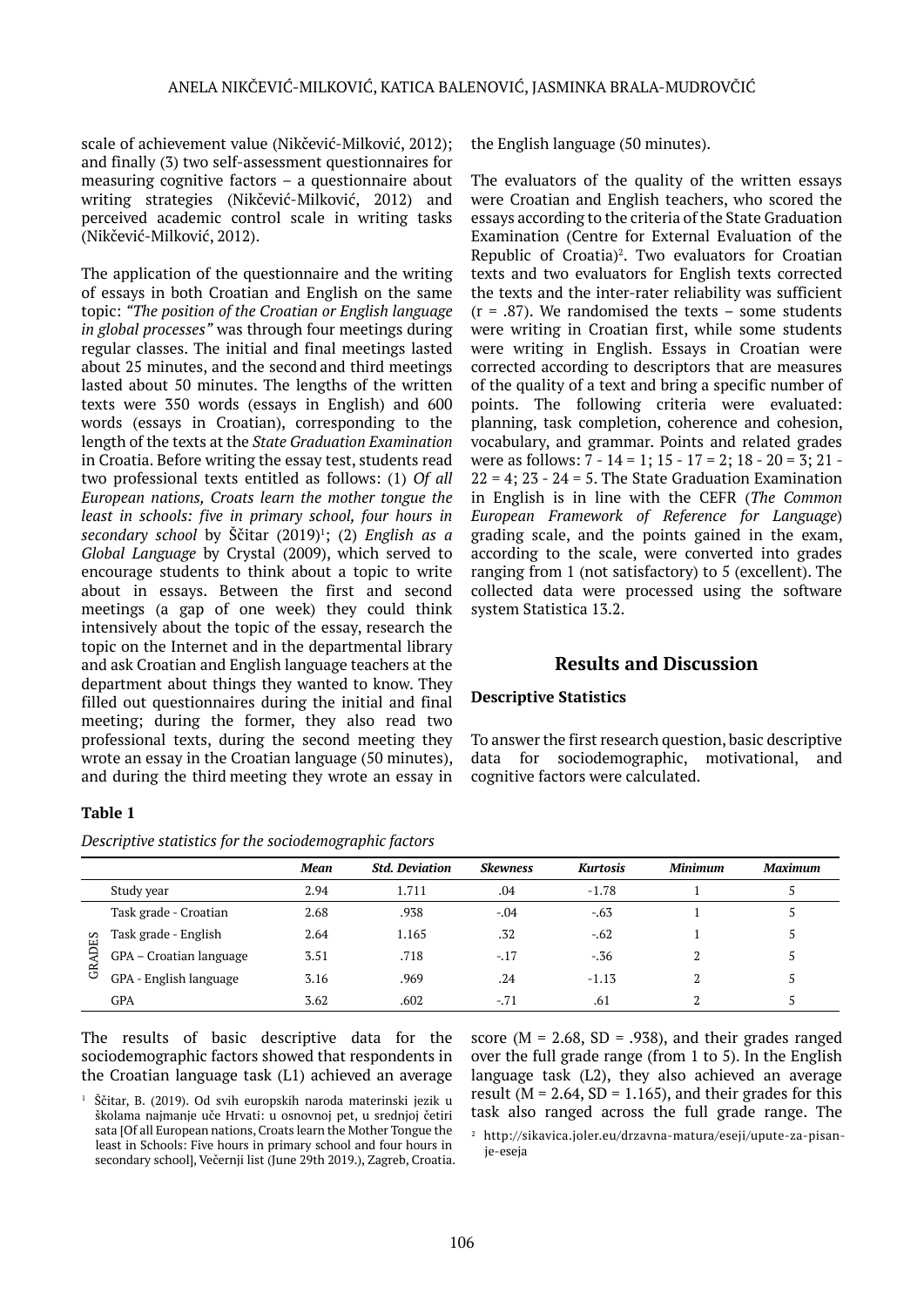#### SELF-REGULATED LEARNING AND SOCIODEMOGRAPHIC FACTORS

average grade in the Croatian language at the university for students of higher study years or from high school for students of lower study years was  $M =$  $3.51$  (SD = .718) and ranged from 2 to 5. The grade point average in the English language at the university (or high school) was slightly lower ( $M = 3.16$ , SD = .969) and, also ranged from 2 to 5. The general average was higher ( $M = 3.62$ ,  $SD = .602$ ) and ranged from 2 to 5. The researcher observed from the second paper (along with that of the written essay), that half of the

respondents wrote a draft before writing the assignment in the Croatian language (46%), while slightly fewer wrote a draft before writing the assignment in the English language (38%). The obtained indices of asymmetry and flatness in the frames are acceptable for the implementation of parametric analyses. According to Kline (2005), the asymmetry and flatness parameters should range from asymmetry < 1, to flatness < 3.

#### **Table 2**

*Descriptive statistics for the motivational factors*

|                |                | %   |    | Mean | <b>Std. Deviation</b> | Skewness | <b>Kurtosis</b> | <b>Minimum</b> | <b>Maximum</b> |
|----------------|----------------|-----|----|------|-----------------------|----------|-----------------|----------------|----------------|
| R              |                | Yes | No |      |                       |          |                 |                |                |
| E              | Croatian draft | 46  | 54 |      |                       |          |                 |                |                |
| <b>AR</b>      | English draft  | 38  | 62 |      |                       |          |                 |                |                |
| <b>ATIONAL</b> | <b>LGO</b>     |     |    | 4.20 | .514                  | $-.49$   | $-39$           | 3              | 5              |
|                | AGO            |     |    | 3.09 | .787                  | .25      | $-0.05$         |                | C.             |
|                | GOAE           |     |    | 3.31 | .806                  | .24      | .27             |                | 5              |
|                | ES             | 86  | 14 |      |                       |          |                 |                |                |
| <b>MOTI</b>    | GE             |     |    | 3.11 | .728                  | $-.03$   | .14             |                |                |
|                | <b>VALUE</b>   |     |    | 3.31 | .806                  | .24      | .27             |                |                |

*Note*: LGO – Learning goal orientation, AGO - Achievement goal orientation, GOAE - Goal orientations on avoiding effort, ES - Expectancy of success, GE - Grade Expectancy: from 1 to 5, VALUE - Value of the writing task

The results of the basic descriptive data for motivational factors showed that the highest average result was in using adaptive motivational learning strategies of learning goal orientations ( $M = 4.20$ , SD = .514); the result of using adaptive strategies of achievement goal orientations was slightly lower ( $M =$  $3.09$ , SD =  $.787$ ), as well as the use of maladaptive strategies of goal orientations focused on avoiding

effort  $(M = 3.31, SD = 0.806)$ . The majority of respondents (86%) expected success in written assignments. Regarding the expected grade, the average was  $M = 3.11$  (SD = .728). The average score value of the writing tasks was  $M = 3.31(SD = .806)$ . The obtained indices of asymmetry and flatness in the frames are acceptable for the implementation of parametric analyses.

#### **Table 3**

*Descriptive statistics for the cognitive factors*

| n           |            | %   |    | Mean | <b>Std. Deviation</b> | <b>Skewness</b> | <b>Kurtosis</b> | <b>Minimum</b> | <b>Maximum</b> |
|-------------|------------|-----|----|------|-----------------------|-----------------|-----------------|----------------|----------------|
| Ŀ.<br>æ     |            | Yes | No |      |                       |                 |                 |                |                |
| RИ          | AC         |     |    | 3.75 | .476                  | .33             | $-.08$          | 3              |                |
| Z<br>COGNIT | PSS        |     |    | 3.16 | .731                  | .45             | $-.01$          | n<br>z         |                |
|             | CCS        |     |    | 3.81 | .824                  | $-.56$          | .21             |                |                |
|             | AH         |     |    | 1.85 | .636                  | .59             | $-.28$          |                | 4              |
|             | <b>SAC</b> | 82  | 18 |      |                       |                 |                 |                |                |
|             | SAE        | 73  | 27 |      |                       |                 |                 |                |                |

*Note*: AC - Academic control, PSS - Planning and self-direction strategies, CCS - Checking and correction strategies, AH - Asking for help and writing by the model strategies, SAC - Satisfaction with the accomplished – Croatian, SAE - Satisfaction with the accomplished - English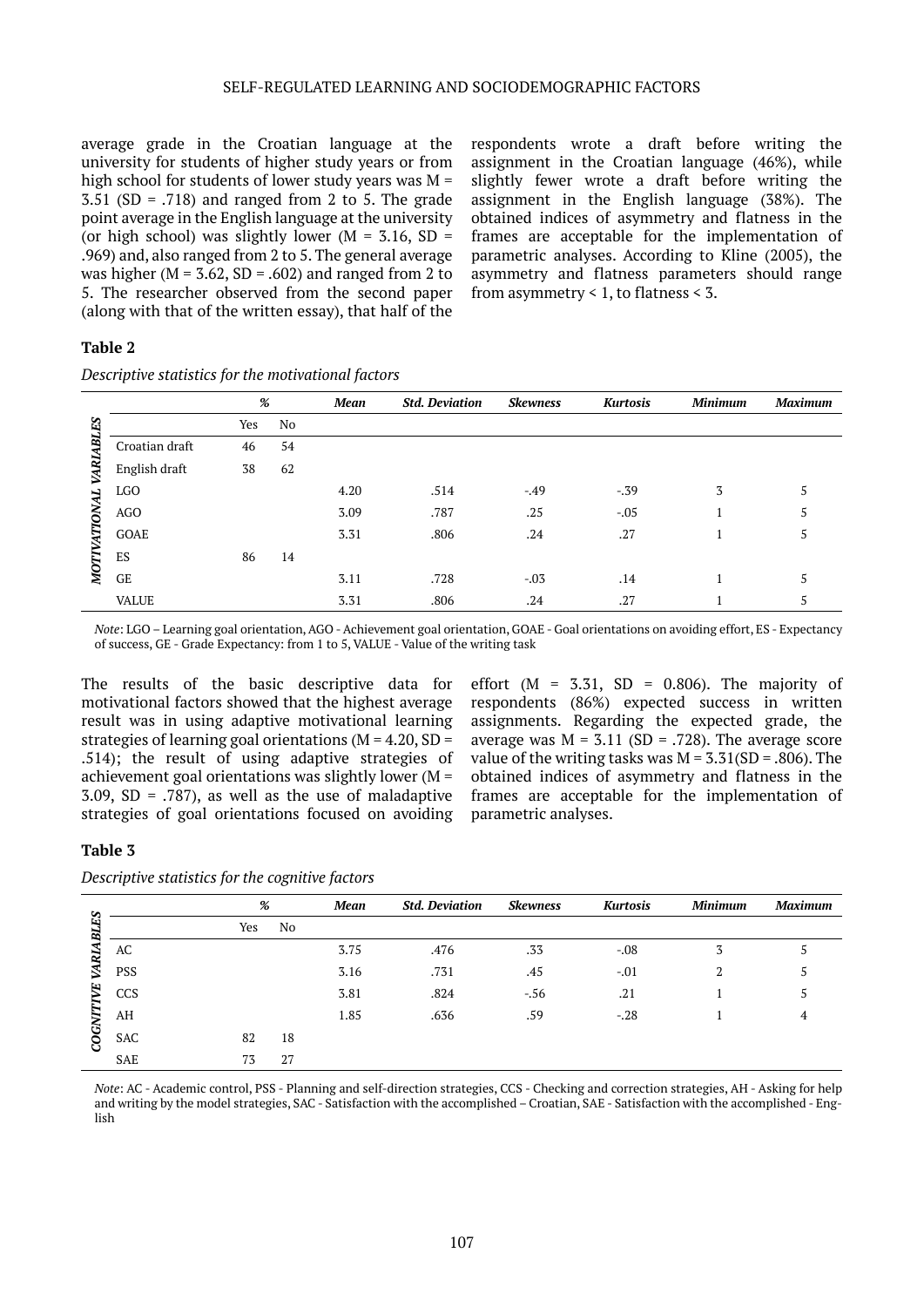The results of the basic descriptive data for cognitive factors showed a higher result on academic control (M  $= 3.75$ , SD  $= .476$ ), and the results ranged from 3 to 5. Regarding the cognitive writing strategies, respondents mostly used adaptive checking and correction of the text strategies ( $M = 3.81$ , SD = .824), followed by adaptive planning and self-direction strategies ( $M = 3.16$ ,  $SD = 0.731$ ), and the least used was adaptive asking for help and writing by the model strategies ( $M = 1.85$ ,  $SD = .636$ ). Satisfaction with the results obtained in the Croatian language test was shown by 82% of the respondents, while satisfaction with the results achieved in the L2 test was slightly lower, but still high at 73%. The obtained indices of asymmetry and flatness in the frames are acceptable for the implementation of parametric analyses.

# **Correlation Analyses**

Correlation analyses were performed to answer the second research question.

Table 4 shows that low positive statistically significant correlations were found between L2 writing proficiency, the GPA in Croatian and the GPA in English.

Table 5 shows that a low negative statistically significant correlation was found between L1 writing proficiency with goal orientations on avoiding effort, and a low positive statistically significant correlation between L2 writing proficiency with writing value.

Table 6 shows that low positive statistically significant correlations were found between the L1 writing proficiency with academic control and the checking and correcting of the text strategies and a low negative correlation with asking for help and writing by the model strategies. Also, the results showed that a moderate positive statistically significant correlation was found between L2 writing proficiency and academic control and low positive statistically significant correlations of this success with adaptive planning and self-direction strategies and checking and correction of the text strategies.

## **Difference between groups**

To answer the third research question, a t-test was made (t-test for independent samples).

#### **Table 4**

*Correlation Coefficients Between L1/L2 Writing Proficiency with the Sociodemographic Factors*

|                        | Study year | <b>GPA</b> in Croatian <b>GPA</b> in English |        | GPA |
|------------------------|------------|----------------------------------------------|--------|-----|
| L1 writing proficiency | $-.04$     | .18                                          | .09    | .09 |
| L2 writing proficiency | .06        | $.22*$                                       | $.32*$ | .10 |

 $*_{p < .05}$ 

# **Table 5**

*Coefficients of Correlations Between L1/L2 Writing Proficiency and Motivational Factors*

|                        | Learning goal<br>orientation | Achievement goal<br>orientation | <b>Goal orientations</b><br>on avoiding effort | Writing value | <b>Expectancy of</b><br><b>success</b> |
|------------------------|------------------------------|---------------------------------|------------------------------------------------|---------------|----------------------------------------|
| L1 writing proficiency | $-.07$                       | $-.07$                          | $-21*$                                         | -.60          | .04                                    |
| L2 writing proficiency | .00                          | .07                             | .03                                            | $.22*$        | ، ۱،                                   |

*Note:* **\****p* < .05

# **Table 6**

*Coefficients of Correlations Between L1/L2 writing Proficiency and Cognitive Factors*

|                        | Academic<br>control | <b>Planning and self-</b><br>direction strategies | Checking and correcting the<br>text strategies | Asking for help and writing<br>by the model strategies |
|------------------------|---------------------|---------------------------------------------------|------------------------------------------------|--------------------------------------------------------|
| L1 writing proficiency | $.27*$              | .03                                               | $.22*$                                         | $-.31*$                                                |
| L2 writing proficiency | $.41*$              | $.27*$                                            | $.22*$                                         | $-19$                                                  |

*Note:* **\****p* < .05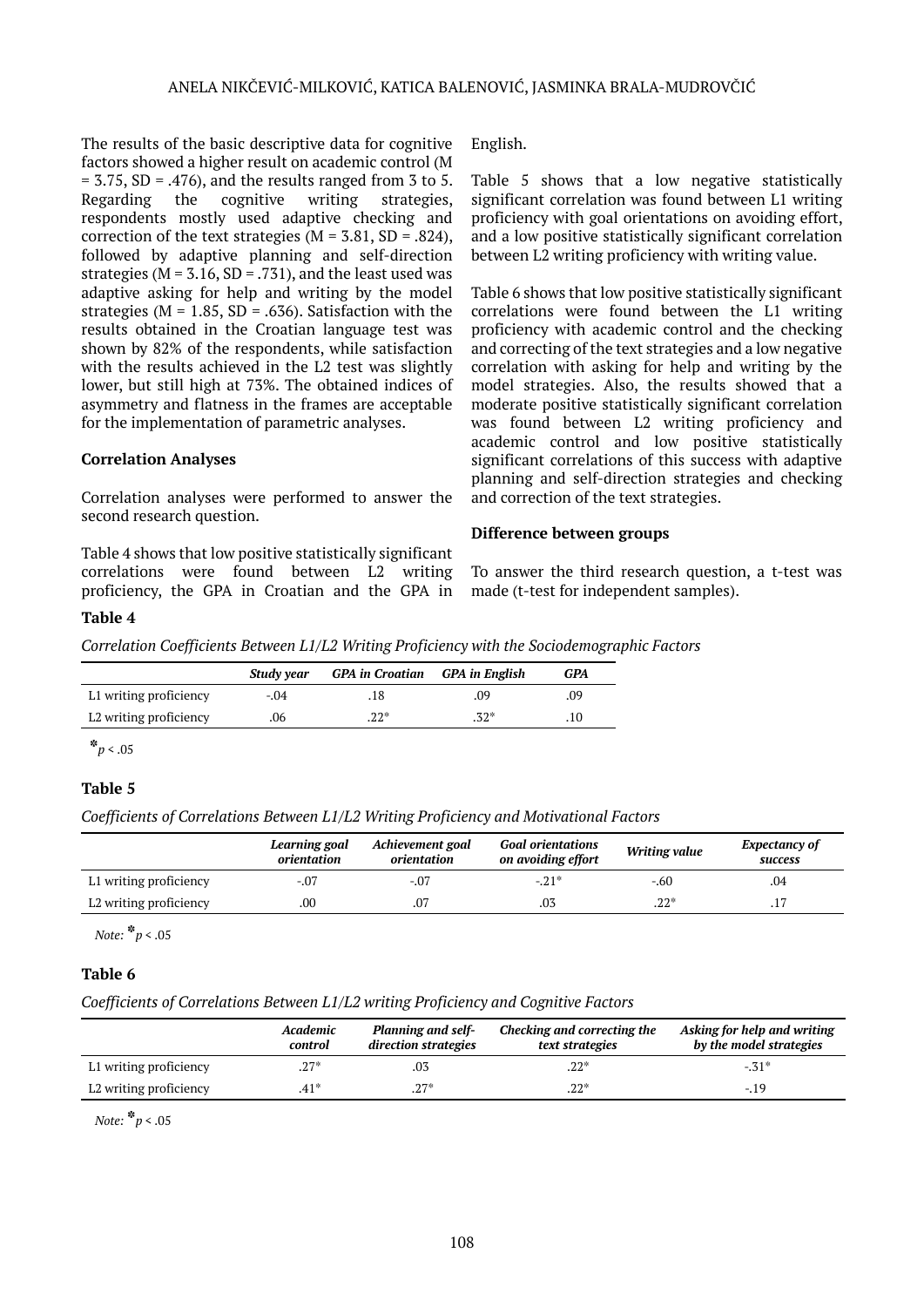#### SELF-REGULATED LEARNING AND SOCIODEMOGRAPHIC FACTORS

Table 7 shows the difference between students in the initial study years  $(1<sup>st</sup> group)$  and those in the final study years (2nd group) in L1 writing proficiency is statistically significant (t =  $-$  2.44, p < 05). Final year students  $(2<sup>nd</sup> group)$  had better L1 writing proficiency  $(M = 3.10, SD = .862)$  compared to first year students  $(1^{st}$  group)  $(M = 2.29, SD = .825)$ .

#### **Multivariate Hierarchical Regression Analysis (HRA)**

Since the bivariate analyses were significant, an HRA was performed in three steps (Table 8) between different sociodemographic factors (study year, GPA **Table 7**

in Croatian language, GPA), motivational factors (learning-focused goal orientations, achievementfocused goal orientations, goal-focused orientations on avoiding effort, writing task value, expectancy of success) and cognitive factors (academic control, planning and self-direction strategies, checking and correction of the text strategies, asking for help and writing by the model strategies) with L1 writing proficiency as a criterion. In the first step sociodemographic data were included, and it was shown that these predictors explain 2% of the variance of the criteria. In the second step, by introducing motivational variables, the stated predictors were able to explain an additional 3% of the variance of the

*Checking the difference in L1/L2 Writing Proficiency Between Two Groups of Students: Initial Study Years (1st group) and Final Study years (2nd group)*

|                               |                     | <b>Mean</b> | <b>Std. Deviation</b> | t-test   | P    | F-ratio | P    |
|-------------------------------|---------------------|-------------|-----------------------|----------|------|---------|------|
| L1<br>proficiency             | writing $1st$ group | .29         | .825                  | $-2.44*$ | .022 | $1.09*$ | .874 |
|                               | $2nd$ group         | 3.10        | .862                  |          |      |         |      |
| L <sub>2</sub><br>proficiency | writing $1st$ group | 2.71        | .825                  | .732     | .470 | 1.37    | .577 |
|                               | $2nd$ group         | 2.46        | .967                  |          |      |         |      |

**\****p* < .05

## **Table 8**

*Results of Hierarchical Regression Analysis for L1 Writing Proficiency Tasks as a Criterion*

| <b>Predictors</b>                   | $\pmb{\beta}$ | <b>Multiple R</b> | $R^2$ | $\Delta$ $R^2$ | $\boldsymbol{F}$ |
|-------------------------------------|---------------|-------------------|-------|----------------|------------------|
| Step 1                              |               | .21               | .45   | .02            | 1.55             |
| Study year                          | $-.08$        |                   |       |                |                  |
| GPA in Croatian                     | .16           |                   |       |                |                  |
| GPA                                 | .12           |                   |       |                |                  |
| Step 2                              |               | .35               | .12   | .05            | 1.61             |
| Study year                          | $-14$         |                   |       |                |                  |
| GPA in Croatian                     | .20           |                   |       |                |                  |
| GPA                                 | .16           |                   |       |                |                  |
| <b>LGO</b>                          | $-.05$        |                   |       |                |                  |
| AGO                                 | $-.05$        |                   |       |                |                  |
| GOAE                                | $-.21*$       |                   |       |                |                  |
| <b>WTV</b>                          | $-.11$        |                   |       |                |                  |
| ES                                  | .03           |                   |       |                |                  |
| Step 3                              |               | .50               | .25   | .15            | 2.49             |
| Study year                          | $-14$         |                   |       |                |                  |
| GPA in Croatian                     | .03           |                   |       |                |                  |
| GPA                                 | .20           |                   |       |                |                  |
| <b>LGO</b>                          | $-.05$        |                   |       |                |                  |
| AGO                                 | .11           |                   |       |                |                  |
| GOAE                                | $-.25*$       |                   |       |                |                  |
| <b>WTV</b>                          | $-.10$        |                   |       |                |                  |
| ES                                  | $-.07$        |                   |       |                |                  |
| $\mathbf{A}\mathbf{C}$              | $.29*$        |                   |       |                |                  |
| Planning and Self-Direction         | $-.15$        |                   |       |                |                  |
| Checking and Correction of the Text | .19           |                   |       |                |                  |
| Asking for Help Strategies          | $-.16$        |                   |       |                |                  |

*Note:* **\*** *p* < .05 Legend: LGO - Learning Goal Orientation, AGO - Achievement Goal Orientation, GOAE - Goal Orientation on Avoiding Effort, WTV - Writing Task Value, ES- Expectancy of Success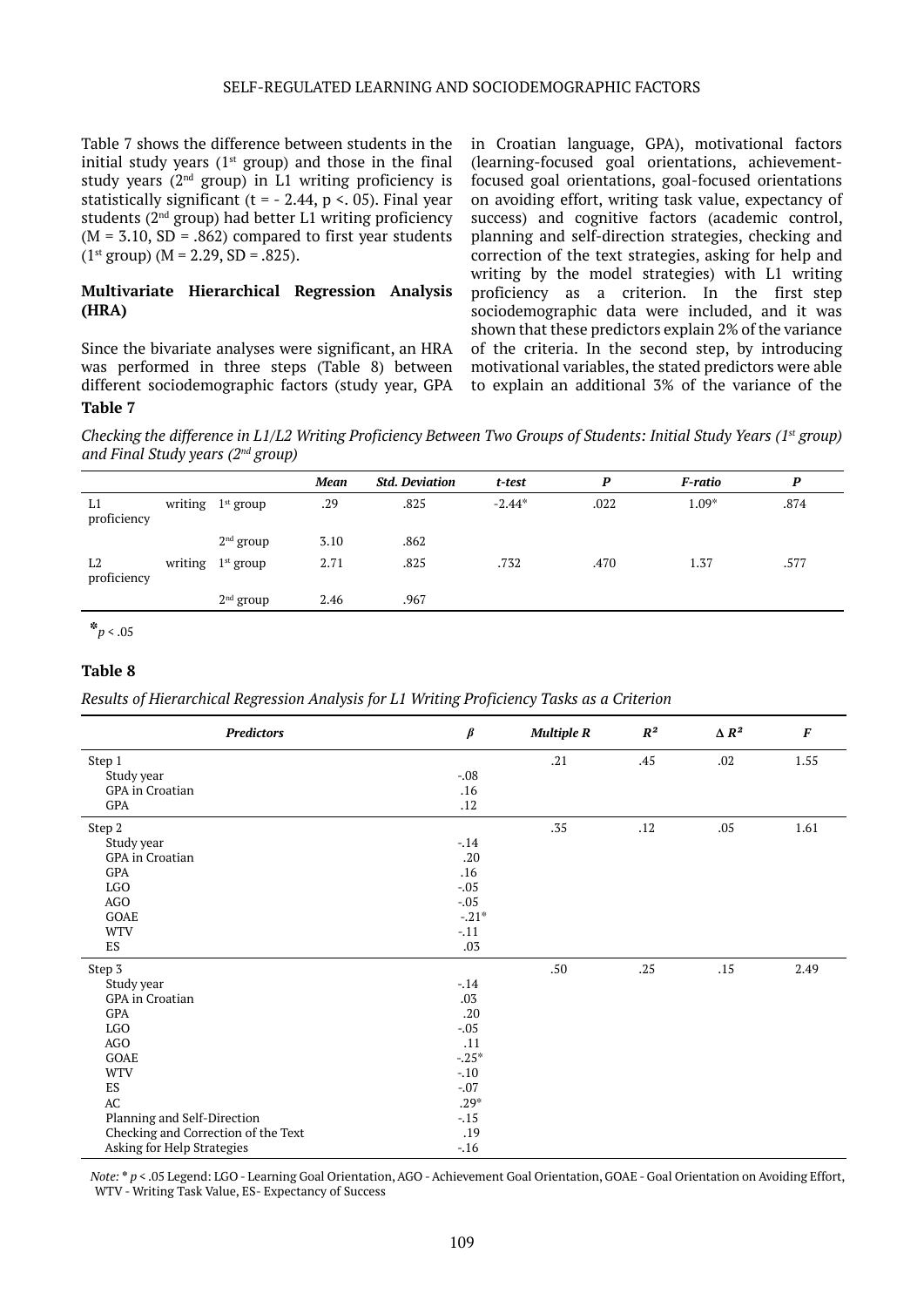criteria, and the only significant negative predictors are goal-focused orientations on avoiding effort (β = -.21;  $p < .05$ ). In the third step, by introducing cognitive variables, these predictors were able to explain an additional 10% of the variance of the criteria, and a significant negative predictor remains goal-focused orientations on avoiding effort (β =  $-.25$ ; p < .05), and a significant positive predictor is academic control (β  $= .29$ ; p  $< .05$ ).

In the first step for the criterion L2 writing proficiency, sociodemographic predictors were able to explain 9% of the variance of the criteria, and the only significant positive predictor was the GPA in the English language  $(\beta = 0.34; p < .05)$ . In the second step, by adding motivational variables, the predictors were able to explain an additional 2% of the variance of the criteria, and the significant positive predictor once again is the GPA in the English language ( $\beta$  = .31; p < .01). In the third step, by adding cognitive variables, the predictors were able to explain an additional 15% of the variance of this criteria, and a significant positive predictor remains the GPA in the English language ( $\beta = .27$ ; p < .01), and a significant negative predictor is asking for help and writing by the model strategies ( $\beta$  = -.21; p < .01).

# **Results**

The examined group of students achieved average results in L1/L2 writing proficiency. In previous research by Nikčević-Milković & Brala-Mudrovčić (2015), the assessment of the quality of written essays (L1) of the students (future teachers in the Croatian education system) was positively asymmetrically distributed, which means that most respondents had lower assessments of the quality of essay tasks. There was the same result in research from Graham et al. (2021) in other countries (the USA and Australia) where 51% of students' scores indicated minimal mastery of writing at grade level, with another 45.7% of scores representing partial mastery of writing at grade level. According to Applebee & Langer (2011); Graham, Cappizi, Harris, Hebert, & Morphy (2014), the reason for minimal or partial mastery of writing lies in writing activities across the different educational disciplines involved writing without composing (note-taking, filling in blanks on a worksheet, one-sentence responses, etc.) which did not develop essay writing. On the contrary, Brooks (2013) stated that instructors should focus not only on the sentence level but also on the use of rhetorical and discourse skills if they wish to enhance their

# **Table 9**

*Results of Hierarchical Regression Analysis for L2 Writing Proficiency Tasks as a Criterion*

| <b>Predictors</b>                   | $\pmb{\beta}$ | <b>Multiple R</b> | $\mathbb{R}^2$ | $\Delta$ $R^2$ | $\boldsymbol{F}$ |
|-------------------------------------|---------------|-------------------|----------------|----------------|------------------|
| Step 1                              |               | .35               | .12            | .09            | 4.55             |
| Study year                          | .06           |                   |                |                |                  |
| <b>GPA</b> in Croatian              | $.34*$        |                   |                |                |                  |
| GPA                                 | .10           |                   |                |                |                  |
| Step 2                              |               | .42               | .18            | .11            | 2.52             |
| Study year                          | .12           |                   |                |                |                  |
| GPA in Croatian                     | $.31***$      |                   |                |                |                  |
| GPA                                 | .07           |                   |                |                |                  |
| LGO                                 | $-.04$        |                   |                |                |                  |
| AGO                                 | .02           |                   |                |                |                  |
| GOAE                                | .04           |                   |                |                |                  |
| <b>WTV</b>                          | .20           |                   |                |                |                  |
| ES                                  | .09           |                   |                |                |                  |
| Step 3                              |               | .59               | .35            | .26            | 4.08             |
| Study year                          | .19           |                   |                |                |                  |
| GPA in Croatian                     | $.27***$      |                   |                |                |                  |
| GPA                                 | .06           |                   |                |                |                  |
| LGO                                 | $-.07$        |                   |                |                |                  |
| AGO                                 | .09           |                   |                |                |                  |
| GOAE                                | $-.07$        |                   |                |                |                  |
| <b>WTV</b>                          | .16           |                   |                |                |                  |
| ES                                  | .05           |                   |                |                |                  |
| $\mathbf{A}\mathbf{C}$              | .21           |                   |                |                |                  |
| Planning and Self-Direction         | .21           |                   |                |                |                  |
| Checking and Correction of the Text | .07           |                   |                |                |                  |
| Asking for Help Strategies          | $-.21***$     |                   |                |                |                  |

*Note:* **\*** *p* < .05; **\*\*** p < .01 Legend: LGO - Learning Goal Orientation, AGO - Achievement Goal Orientation, GOAE - Goal Orientation on Avoiding Effort, WTV - Writing Task Value, ES- Expectancy of Success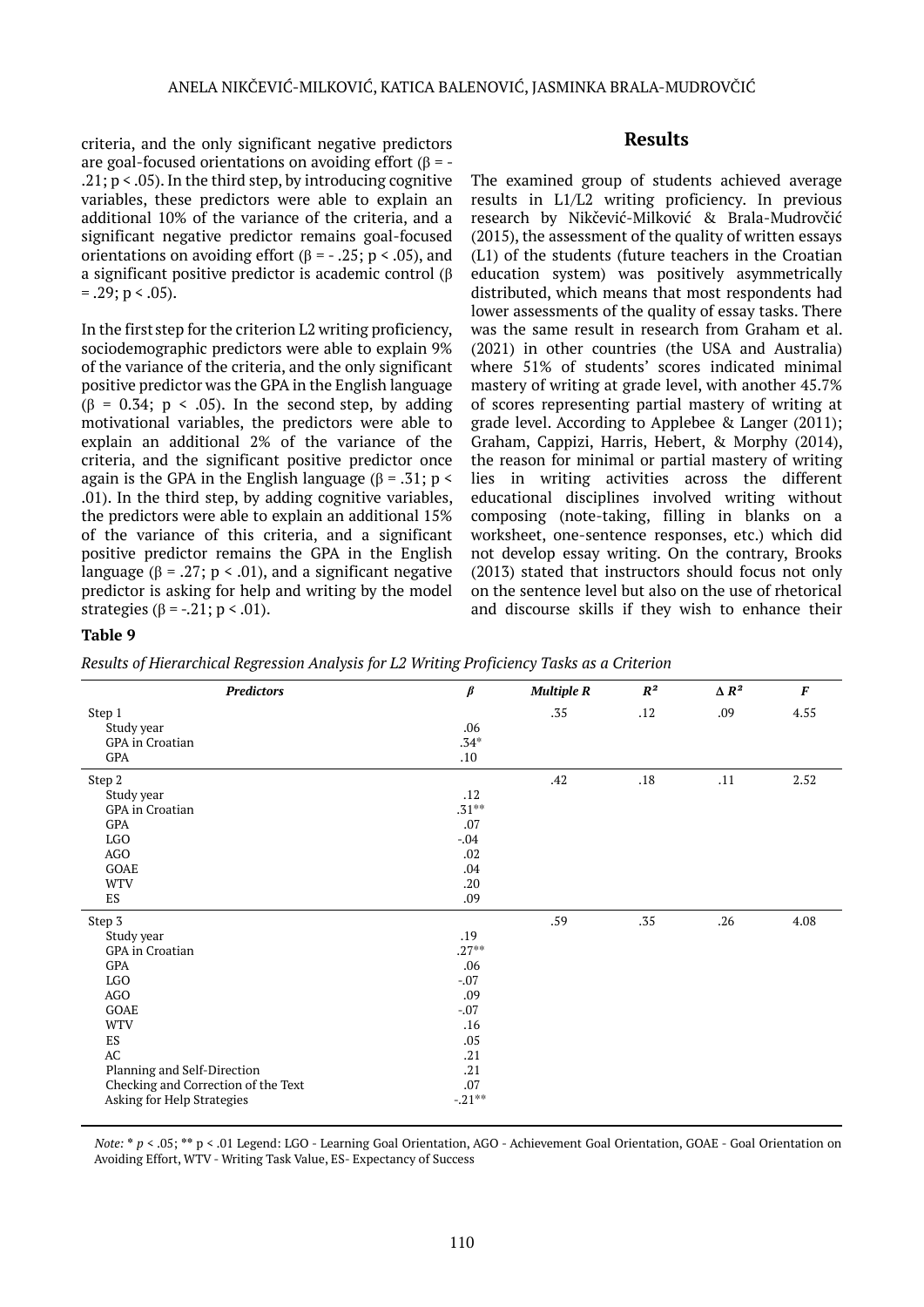students' writing skills. In previous research by Golparvar & Khafi (2021, p1) authors mentioned that second language writing is "complicated and timeconsuming and demands considerable concentration, effort, and perseverance. The cognitive process theory of writing (Hayes, 2000) mentioned that both cognitive and affective factors contribute to L1/L2 writing. Self-efficacy and self-regulation strategies are assumed to play an important role in the writing process." Golparvar & Khafi (2021) in their research demonstrated the positive impact of self-efficacy beliefs on the students' L2 summary writing performance which concurred with other research findings on the role of self-efficacy in L1/L2 writing (e.g., Bruning et al., 2013; Sun & Wung, 2020). Such findings were explained by the assumption that students with a high level of confidence in their writing tend to dedicate more effort, attention, and time to their writing performance (Golparvar & Khafi, 2021).

The examined group of students in our research have an average GPA in Croatian and English at the university level. The overall success during the studies (GPA) is slightly higher than the GPA from the two language courses. Half of our respondents before writing essay tasks in the Croatian language (L1) wrote a plan or draft, while significantly fewer wrote a plan before writing essay tasks in the English language (L2). The reason for such result might be in a lack of teaching students how to plan and revise texts (Dockrell, Marshall, & Wyse, 2016; Rietdijk, van Weijen, Janssen, van den Bergh, H., & Rijlaarsdam, 2018). Eysenck & Keane (2010) have also shown that text outline planning gives good writing results as opposed to producing detailed rough drafts. Moreover, Vandermeulen, Maeyer, Steendam, & Lesterhuis (2020) confirmed that text planning and revision behaviour extended through regular schooling.

The findings of our study also demonstrated that the respondents mostly used adaptive motivational strategies of learning-focused goal orientations $3$ , while they used less adaptive achievement-focused goal orientations<sup>4</sup> and maladaptive strategies of goalfocused orientations on avoiding effort $5$ . Such results were expected and were in line with previous research that affirmed that learning-focused goal orientation

was associated with many positive cognitive, affective, and behavioural outcomes, while achievementfocused goal orientation was associated with less adaptive outcomes (Pintrich, 2000). Most of the respondents in our research expected success in writing performances; however, the grade they expected was mostly average, which, it seems, was a realistic estimate. The value of writing achievement $6$ was also average. According to the results of previous research, expectations and values directly affect the choice of achievement as well as perseverance, effort, and performance in the chosen activity (Wigfield & Eccles, 2000; Graham et al., 2021).

Furthermore, in terms of cognitive variables, respondents in our study showed a higher score in academic control<sup>7</sup> <sup>5</sup> . In a similar vein, Sorić (2014), Nikčević-Milković & Lončarić (2019) found that cognitive control has a significant positive effect on writing achievement as well as on academic achievements in general. Our respondents mostly used adaptive cognitive writing strategy checking and correction of the text, followed by adaptive strategy planning and self-direction, and they used the least by far the adaptive asking for help and writing by the model strategy. This outcome partially confirms previous research findings on adaptive writing strategy use (Nikčević-Milković & Lončarić 2019) in which an increase in the adaptive writing strategies of planning and self-direction and asking for help and writing by the model was found after the second attempt of essay writing, and what improved students' writing proficiency. Previous studies have demonstrated that asking for help was more likely from classroom peers than from their teachers (Williams & Takaku, 2011). In Nikčević-Milković's (2007) previous research, students also used planning and revising strategies but not in the most useful way for the best quality of the text. In other words, the author stated that exposure to academic writing in most courses at the university level increased planning and revising strategies use. Most of our respondents showed satisfaction with the results achieved in essay writing, more so with the result of writing an essay in the mother tongue compared to the result of an essay in a foreign language, which was to be expected.

Research results also showed that success in the L1 writing proficiency was negatively associated with

<sup>&</sup>lt;sup>3</sup> Learning-focused goal orientations are the target orientations of learning focused on learning or mastering the task (Rijavec & Brdar, 2002).

<sup>4</sup> <sup>2</sup> Achievement-focused goal orientations are the target orientations of learning focused on performance (e.g. show others that we know something, stand out) (Rijavec & Brdar, 2002).

<sup>5</sup> Goal-focused orientations on avoiding effort are the target orientations focused on avoiding effort (Rijavec & Brdar, 2002).

<sup>6</sup> The value of writing achievement defined as the quality of a task that contributes to increasing or decreasing the probability that a person will choose that task (Nikčević-Milković, 2012).

<sup>7</sup> Perceived academic control is a student's belief in whether they possess the necessary traits that can contribute to their achievements in school (Respondek, Seufert, Stupnisky, & Nett, 2017).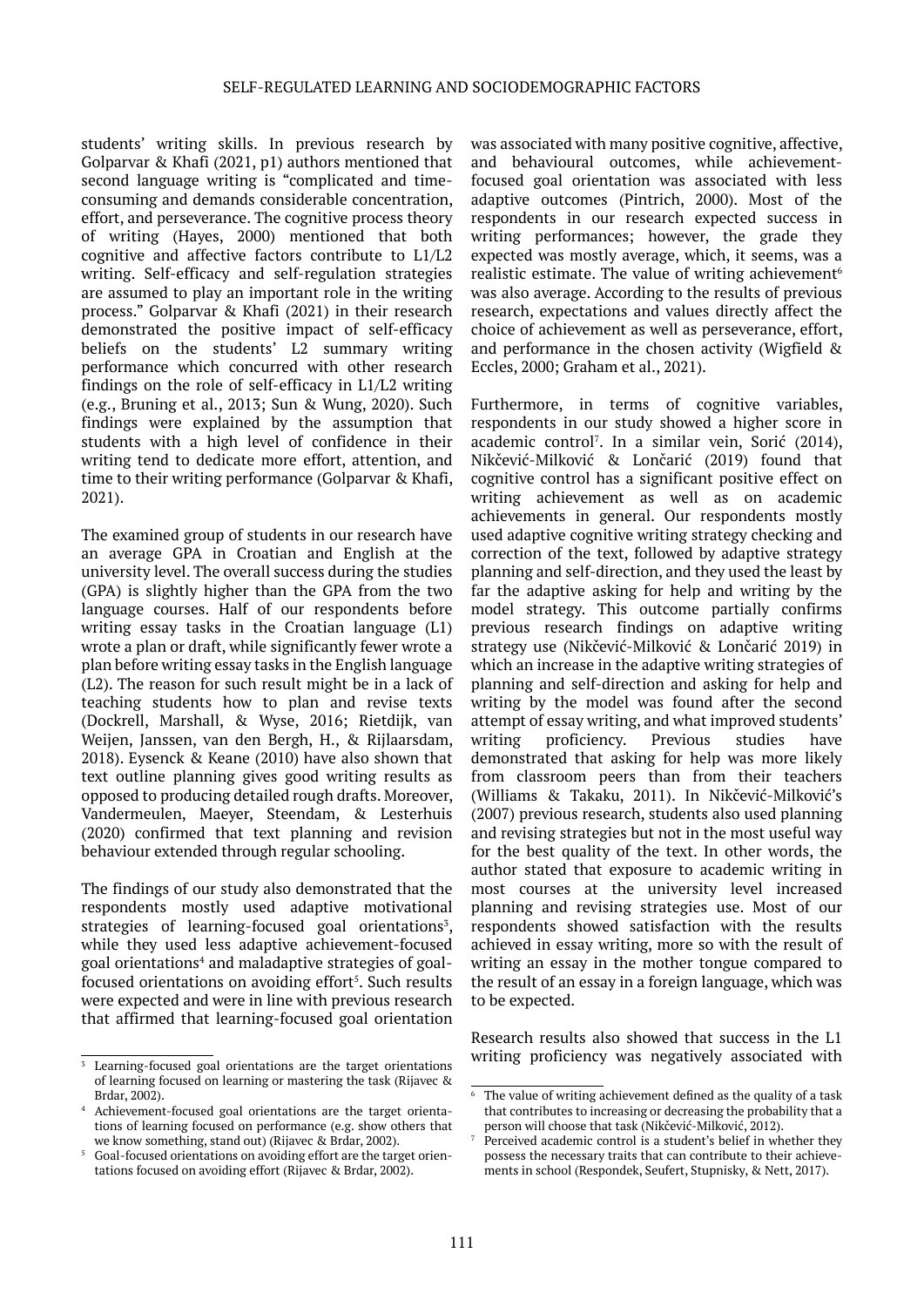maladaptive goal orientations of avoiding effort, which was to be expected, and with the use of asking for help and writing by the model strategies, and positively associated with academic control and the use of adaptive checking and correcting the text strategies. In Nikčević-Milković's (2007) previous research, students also thought that asking for help and writing by the model strategies were maladaptive writing strategies. Williams & Takaku (2011) indicated that cultural background could influence help-seeking behaviour. For example, Asian students from collectivistic societies preferred to work in small groups (so-called *collaborative learning*) while European students from individualistic societies preferred to work alone.

The results of the correlation of the examined variables showed positive correlations between the success of the L2 writing proficiency with the GPA in both L1 (Croatian) and L2 (English).So, there was a positive transfer of mother tongue learning to foreign language learning. Success in L2 writing proficiency was positively related to the motivational variable writing value and cognitive variables academic control and use of adaptive planning and self-direction strategies, and the checking and correction of the text strategies, which was to be expected. Nikčević-Milković (2015) in a previous study found that students used checking and correction of the text strategies less, although these strategies are the most important activities to achieve the quality of written texts (Alamargot & Chanquoy, 2001; MacArthur, Graham, & Harris, 2004; Nikčević-Milković, 2018). Tompkins (2008) emphasised that the strategy of correcting the text is so important because the author must use critical thinking skills to evaluate the text according to pre-set goals. Nikčević-Milković (2018) affirmed that while earlier studies considered text writing planning to be the main writing strategy, research from the 1990s continued to prove the importance of a text correction strategy as a key strategy for the overall quality of written texts.

Final study year students in our research had better L1 writing proficiency compared to first study year students, which was to be expected. However, such a direction of difference was not obtained for L2 writing proficiency. Nikčević-Milković's (2007) earlier research has also confirmed that final study year students (future teachers in the Croatian education system) write better texts in their L1 compared to the first study year students. Graham et al. (2021) confirmed such results in another country (the USA). The explanation for these results lies in the more intensive engagement of students through various writing tasks during their studies and more oral

language skills, but only in their mother tongue. As students acquire competence in a new language, their L2 writing proficiency is on a lower level than their L1 writing performance.

Success in L1 writing proficiency can be explained by sociodemographic predictors with only a 2% variance. By introducing motivational variables, the percentage of explained variance was an additional 3%. With less use of maladaptive goal orientations focused on avoiding effort the success in these tasks was greater, which was to be expected. By introducing cognitive variables, the percentage of explained variance was an additional 10%. Goal orientation focused on avoiding effort was still a negative predictor, and a positive predictor in this set of variables was academic control, which means that less avoidance of effort in learning to write and greater academic control over writing tasks means greater success in L1 writing proficiency.

Sociodemographic predictors were able to explain 9% of the variance of the success criteria in L2 writing proficiency. The higher the GPA in the English language, the greater the success in this written assignment, which was to be expected. By adding motivational variables, the percentage increased slightly to an additional 2%, and the GPA in the English language remained a significant positive predictor. By adding cognitive variables, the percentage of explanation of variance increased significantly to an additional 15%, and the GPA in the English language remained a significant positive predictor, while a significant negative predictor proved to be the use of asking for help and writing by the model strategy. So, less usage of this strategy increased success in L2 writing proficiency. Bećirović et al. (2021) in their research also indicated that cognitive strategies are significant positive predictors of students' achievement in foreign language learning. In the Croatian education system, there is still room for the development of writing proficiency in general.

# **Limitations and Implications**

The limitation of this research is primarily in the small number of participants and in the selfassessment measures by which the data were mostly obtained, as well as in the correlation nature of the research. Students had to fill in six questionnaires with multiple items and write two texts, which was a lot to attend even though it was divided between four sessions. Participants' fatigue is one more limitation of the study as it may have affected the results. Further research may incorporate students who study at different university majors. Nevertheless, the research has theoretical and practical significance for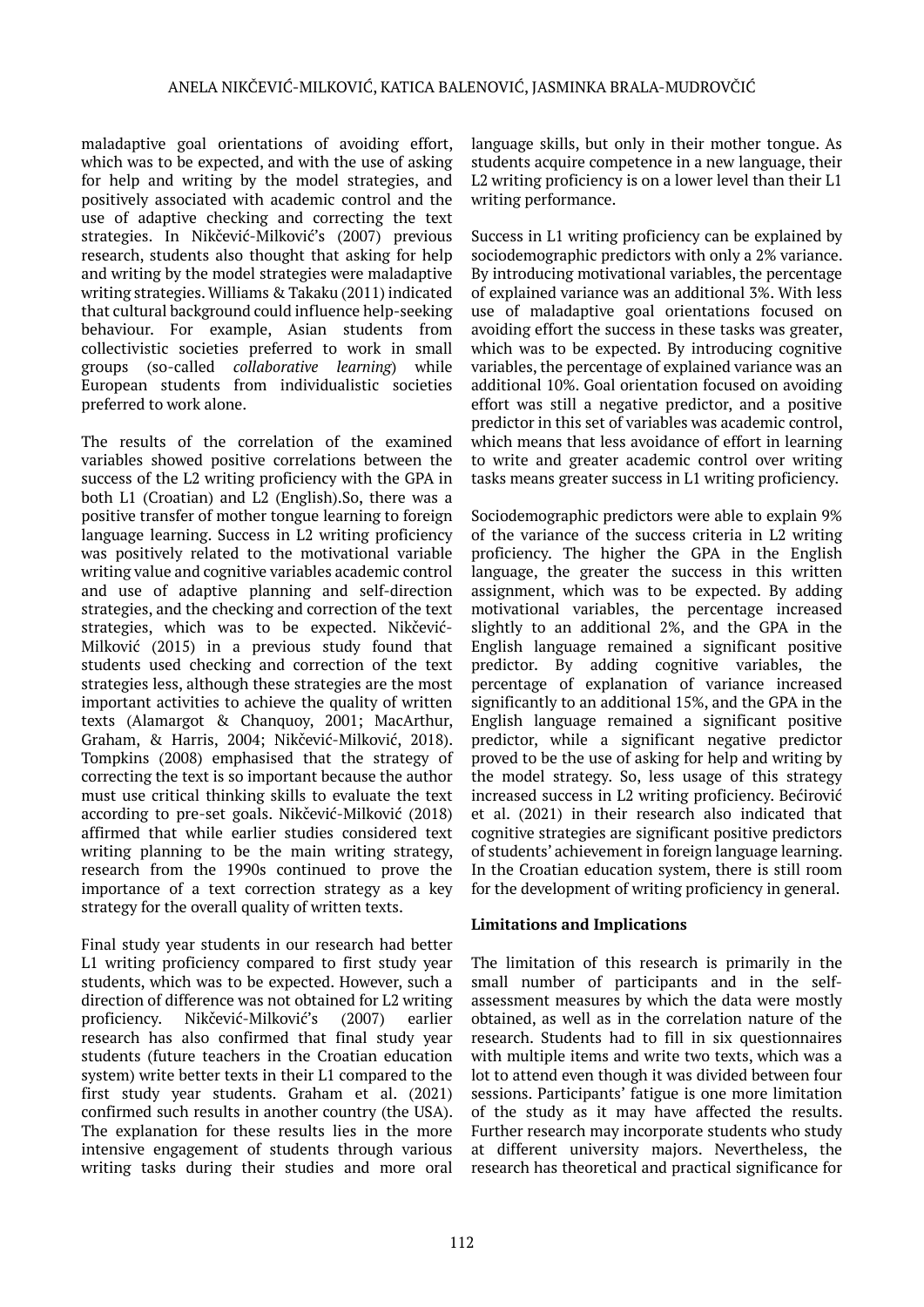the development of literacy of students for whom reading and writing skills are fundamental competencies of the profession focusing on the determinants of literacy that have been shown to be significant (primarily cognitive) by the research. Giving more attention to teaching SRL (cognitive first, and then motivational factors) in writing will certainly increase the written competencies of students. The quality of L2 writing proficiency is better in the initial study years compared to the final study years. Such a result implies that when students are exposed to English language classes and practice writing, they are better at writing tasks; however, in line with the curriculum in the Republic of Croatia, in later years of the study programme, they do not have English classes at the university level. To improve writing skills in English, it would be useful for students to have English language classes during all study years. To gain better insight into students' L1/L2 writing proficiency based on SRL, an interesting follow-up study would be to conduct more extensive research in this field.

# **Conclusion**

The study investigated differences in students' L1 (Croatian) and L2 (English) writing proficiency and the employment of SRL strategies used by Croatian university students. The findings of the study showed that there was no difference between students' L1 and L2 writing proficiency. The research results also showed that students mostly used adaptive checking and correcting the text writing strategies which are, according to many authors, the most important strategies of essay writing. The following strategies used were adaptive planning and self-direction strategies, and (by far the least) an adaptive asking for help and writing by the model strategies, which students perceived as maladaptive. The findings of the study highlighted the positive relationship between students' writing proficiency and SRL strategy use as well as the importance of cognitive factors in both the L1 and L2 teaching/writing process. The study also showed that success in writing proficiency depends on the GPA in both courses (L1 and L2) but with differences in writing strategy use. Success in L1 writing proficiency is positively related to academic control and the use of checking and correcting the text writing strategies, while success in L2 writing proficiency is positively related to the writing task value, academic control, use of adaptive planning and the self-direction writing strategies and checking and correcting the text writing strategies. Furthermore, the study showed that final study year students had better L1 writing proficiency compared

to the initial study year students, which was not the case for L2 writing proficiency. The result indicates that more L2 practice is needed to increase the quality of writing proficiency. For this reason, it is necessary to introduce more L2 classes at the university level in the Croatian education system. The research has theoretical and practical significance for the students' development of literacy focusing on SRL, showing that cognitive factors are crucial for writing proficiency. Therefore, L1/L2 teachers should encourage their students on SRL writing strategy use to become self-regulated writers. To gain better insights into the SRL strategy used in students' essay writing, an interesting follow-up study would be to use different methods of data collection procedures such as focus group interviews or to carry out a longitudinal study to examine changes in the students' writing proficiency and strategy use after receiving SRL in writing practice.

# **Declaration of Competing Interest**

None declared.

# **References**

- Alamargot, D., & Chanquoy, L. (2001). *Through the models of writing*. Kluwer Academic Publishers. https://doi.org/10.1007/978-94-010-0804-4
- Almazloum, M. (2018). *A mixed methods study: The impact of self-regulated learning on L2 writing and strategy use* [Unpublished doctoral dissertation]. The University of Western Ontario. https://ir.lib. uwo.ca/etd/5355
- Applebee, A. N., & Langer, J. A. (2011). «EJ» extra: A snapshot of writing instruction in middle schools and high schools. *The English Journal*, *100*(6), 14-27. https://www.jstor.org/stable/23047875
- Bachman, L. F., & Palmer, A. S. (1996). *Language testing in practice: Designing and developing useful language tests.* Oxford University Press.
- Bećirović, S., Brdarević-Čeljo, A., & Polz, E. (2021). Exploring the relationship between language learning strategies, academic achievement, grade level, and gender. *Journal of Language and Education*, *7*(2), 93-106. [https://doi.org/10.17323/](https://doi.org/10.17323/jle.2021.10771) [jle.2021.10771](https://doi.org/10.17323/jle.2021.10771)
- Boekaerts, M., & Corno, L. (2005). Self-regulation in the classroom: A perspective on assessment and intervention. *Applied Psychology: An International Review*, *54*(2), 199-231. https://doi.org/10.1111/ j.1464-0597.2005.00205.x
- Brooks, G. (2013). Assessment and academic writing: A look at the use of rubrics in the second language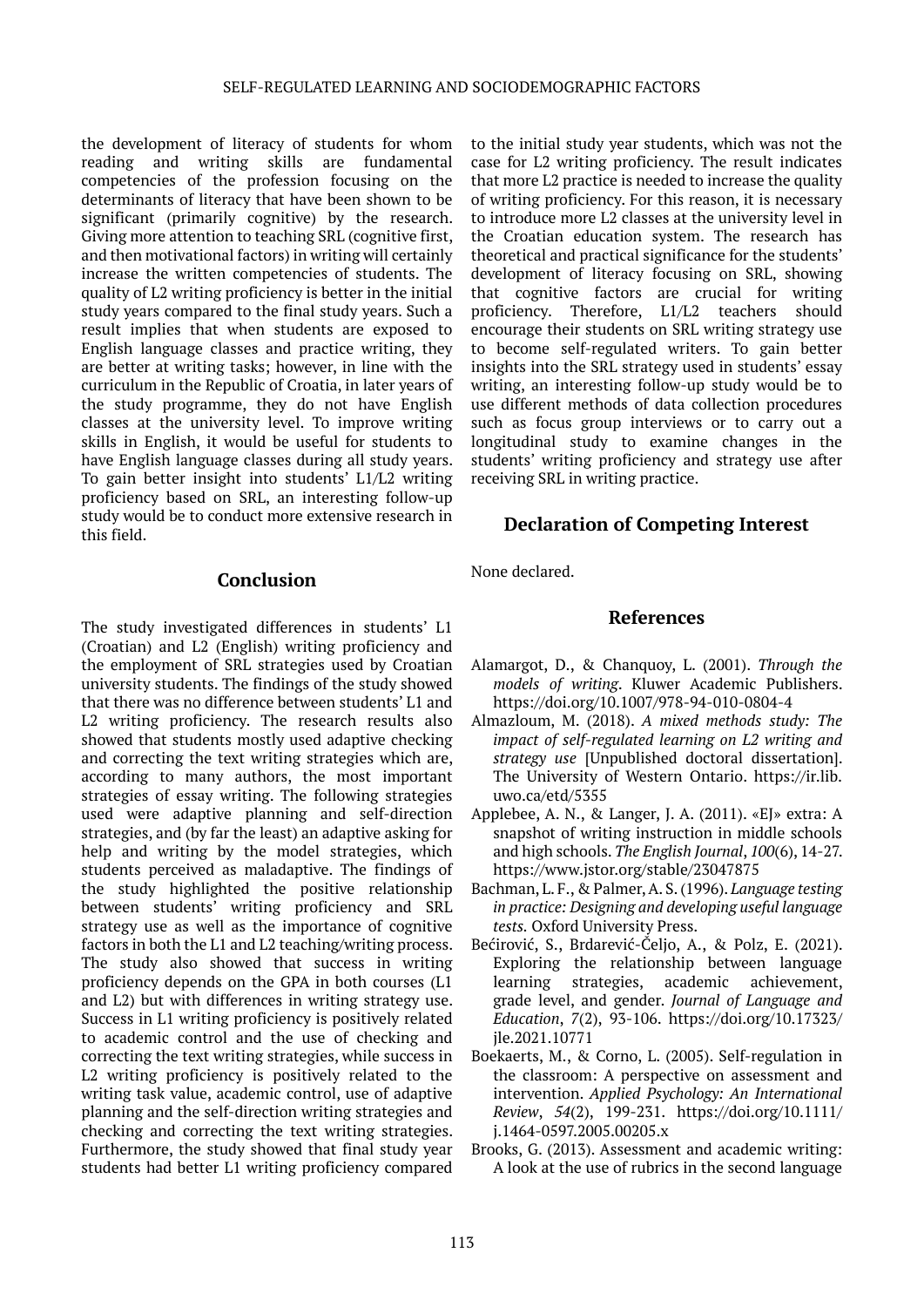writing classroom. *Kwansei Gakuin University Humanities Review*, *17*, 227-240. http://hdl.handle. net/10236/10548

- Burić, I. (2010). *Provjera Pekrunove teorije kontrole i vrijednosti* [A test of Pekrun's theory of control and value] [Unpublished doctoral dissertation]. University of Zagreb.
- Camping, A., Graham, S., Ng, C., Aitken, A., Wilson, J. M., & Wdowin, J. (2020). Writing motivational incentives of middle school emergent bilingual students. *Reading and Writing: An Interdisciplinary Journal, 33*(9), 1-30. https://doi.org/10.1007/ s11145-020-10046-0
- Carter, R., & Nunan, D. (2001).*Teaching English to speakers of other languages.* Cambridge University Press. http://assets.cambridge.org/052180/1273/ sample/0521801273ws.pdf
- Celce-Murcia, M., & Olshtain (2000). *Discourse and context in language teaching.* Cambridge University Press.
- Council of Europe (2001). *Common European framework of reference for languages: Learning, teaching, assessment*. Strasbourg.
- Crystal, D. (2009). *English as a global language*. Cambridge University Press.
- Dockrell, J. E., Marshall, C. R., & Wyse, D. (2016). Teachers' reported practices for teaching writing in England. *Reading and Writing*, *29*(3), 409 - 434. <https://doi.org/10.1007/s11145-015-9605-9>
- Eccles, J., & Wigfield, A. (2002). Motivational beliefs, values and goals. *Annual Review of Psychology*, *53*(1), 109-132. https://doi.org/[10.1146/annurev.](https://www.researchgate.net/deref/http%3A%2F%2Fdx.doi.org%2F10.1146%2Fannurev.psych.53.100901.135153?_sg%5B0%5D=am-hvBHwx269koA8QIcOvseOKtNtuy9qOjBEdkWZY1np6qmSzhbVsod7guyr-bGSVwkVUcbjfZCXLz3tNhBFCNe9nQ.Tzgk1kosHoGiCDWvqa9M0yqn2a66aZm4oEwwLWNPyGKhZC6ZLaFGy0Gci1a2rH2mhZHImhoOZFEg4QXnccgEaw) [psych.53.100901.135153](https://www.researchgate.net/deref/http%3A%2F%2Fdx.doi.org%2F10.1146%2Fannurev.psych.53.100901.135153?_sg%5B0%5D=am-hvBHwx269koA8QIcOvseOKtNtuy9qOjBEdkWZY1np6qmSzhbVsod7guyr-bGSVwkVUcbjfZCXLz3tNhBFCNe9nQ.Tzgk1kosHoGiCDWvqa9M0yqn2a66aZm4oEwwLWNPyGKhZC6ZLaFGy0Gci1a2rH2mhZHImhoOZFEg4QXnccgEaw)
- Ellis, R. (1994). *The study of second language acquisition.*  Oxford University Press.
- Eysenck, M. W., & Keane, M. T. (2010). *Cognitive psychology: A student's handbook* (6th ed.). Psychology Press.
- Golparvar, S. E., & Khafi, A. (2021). The role of L2 writing self-efficacy in integrated writing strategy use and performance. *Assessing Writing*, *47*, 100504. <https://doi.org/10.1016/j.asw.2020.100504>
- Graham, S., & Harris, K. R. (2000). The role of self-regulation and transcription skills in writing and writing development. *Educational Psychologist*, *35*(1), 3 - 12. [https://doi.org/10.1207/](https://doi.org/10.1207/S15326985EP3501_2) [S15326985EP3501\\_2](https://doi.org/10.1207/S15326985EP3501_2)
- Graham, S. (2006). Writing. In P. Alexander & P. Winne (Eds.), *Handbook of educational psychology* (pp. 457 - 478). Erlbaum.
- Graham, S. (2013). *It all starts here: Fixing our national writing crisis from the foundation*. [https://srsdonline.](https://srsdonline.org/teachers-of-writing/) [org/teachers-of-writing/](https://srsdonline.org/teachers-of-writing/)
- Graham, S., Cappizi, A., Harris, K. R., Hebert, M., & Morphy, P. (2014). Teaching writing to middle school students: A national survey. *Reading &*

*Writing: An Interdisciplinary Journal*, *27*, 1015-1042. <https://doi.org/10.1007/s11145-013-9495-7>

- Graham, S., & Rijlaarsdam, G. (2016). Writing education around the globe: Introduction and call for a new global analysis. *Reading and Writing*, *29*, 781–792. <http://dx.doi.org/10.1007/s11145-016-9640-1>
- Graham, S., Liu, K., Aitken, A., Ng, C., Bartlett, B., Harris, K. R., & Holzapel, J. (2018). Effectiveness of literacy programs balancing reading and writing instruction: A meta-analysis. *Reading Research Quarterly*, *53*(3), 279 - 304. [https://doi.org/10.1002/](https://doi.org/10.1002/rrq.194) [rrq.194](https://doi.org/10.1002/rrq.194)
- Graham, S. (2019). Changing how writing is taught. *Review of Research in Education*, *43*(1), 277 - 303. <https://doi.org/10.3102/0091732X18821125>
- Graham, S., Camping, A., Harris, K. R., Aitken, A., Wilson, J. M., Wdowin, J., & Ng, C. (2021). Writing and writing motivation of students identified as English language learners. *International Journal of TESOL Studies*, *3*(1), 1 - 13. https://doi.org/10.46451/ ijts.2021.01.01
- Hammann, L. (2005). Self-regulation in academic writing tasks. *International Journal of Teaching and Learning in Higher Education*, *17*(1), 15 - 26. [http://](http://www.isetl.org/ijtlhe/) [www.isetl.org/ijtlhe/](http://www.isetl.org/ijtlhe/)
- Hayes, I. R. (2000). A new framework for understanding cognition and affect in writing. In R. Indrisano & J. R. Squire (Eds.), *Perspectives on writing: Research theory and practice* (pp. 6-44). International Reading Association.
- Hyland, K. (2004). *Second language writing*. Cambridge University Press.
- Jolly, D. (1984). *Writing tasks.* Cambridge University Press.
- Kline, R. B. (2005). *Principles and practice of structural equation modeling*. The Guilford Press. https://doi. org/[10.1177/1049731509336986](https://www.researchgate.net/deref/http%3A%2F%2Fdx.doi.org%2F10.1177%2F1049731509336986?_sg%5B0%5D=pmZwyQoF7d83BYBenisf7cRISrp2PDiy5CKqy2bMZY6ABa_RYJFm7Cm_TAoniQZ-6BncoY1xyYbpuxljMcWIh0N_lw.Q_AeWnVJUH0UTY8wnUQbqezCkb0L_Pe3COKDMUwx-pWvCG9n2iaLBWas81jePlnWN8l2DfriReZ3R4_EaaH7Yw)
- Kuhlemeier, H., Van Til, A., Hemker, B., De Klijn, W., & Feenstra, H. (2013). *Balans van de schrijfvaardigheid in het basis – en speciaal basisonderwijs 2* [Second evaluation of writing skills in primary education and special education]. Stichting Cito Instituut voor Toetsontwikkeling.
- MacArthur, C., Graham, S., & Harris, K. (2004). Insights from instructional research or revision with struggling writers. In L. Allal, I. Changuoy, & P. Largy (Eds.), *Revision: Cognitive and instructional processes* (pp. 125 - 137). Kluwer. https://doi. org/10.1007/978-94-007-1048-1\_8
- Magno, C. (2009). Self-regulation and approaches to learning in English composition writing. *TESOL Journal*, *1*, 1-16. https://ssrn.com/abstract=1579404
- Mihaljević Djigunović, J., & Bagarić, V. (2007). English in Croatia – From needs to achievements. *Metodika*, *8*(1), 38-50.
- Neumann, A. (2012). DESI Text production. In M.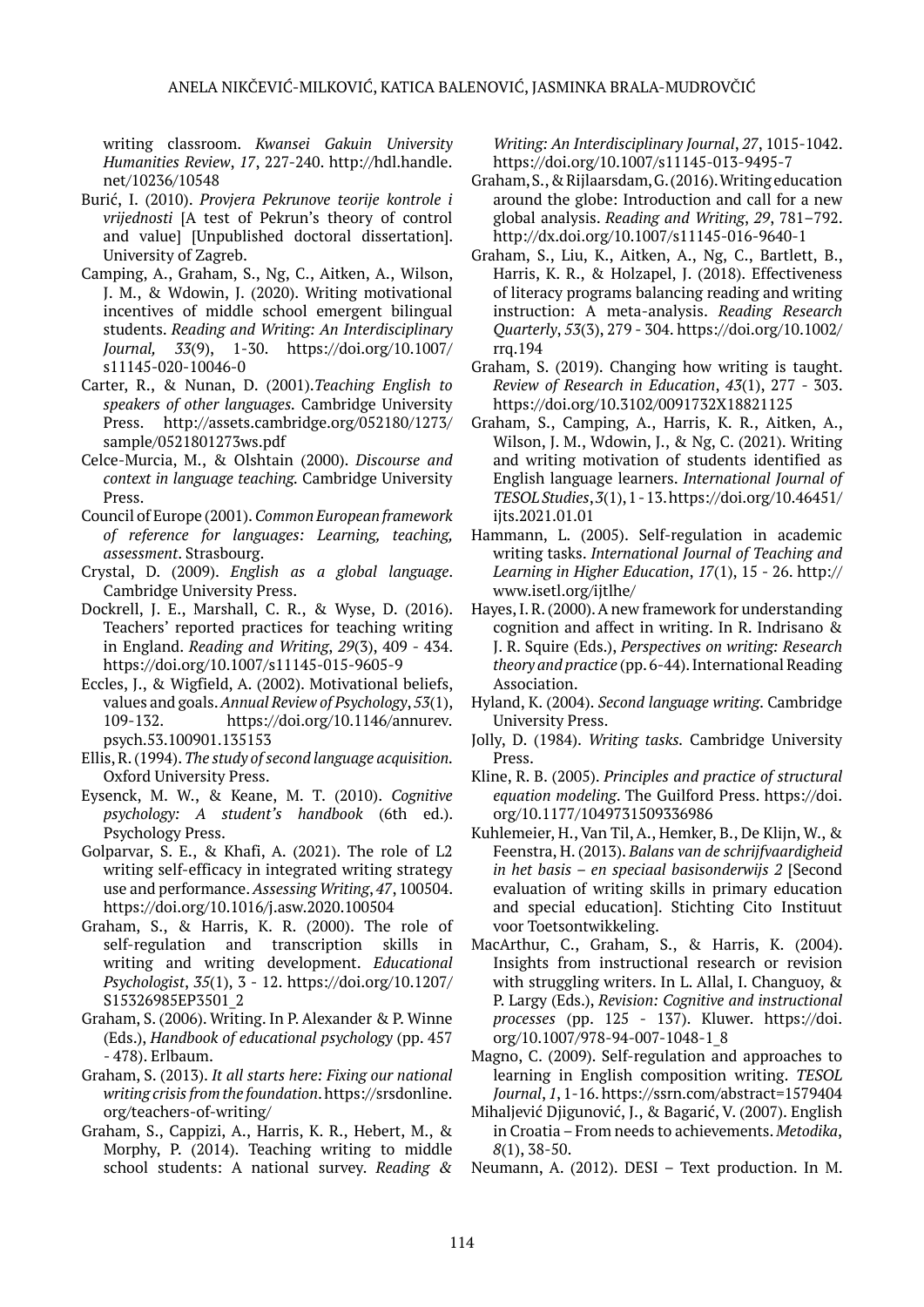Torrance, D. Alamargot, M. Castello, F. Ganier, O. Kruse, A. Mangen, & L. V. Waes (Eds.), *Learning to write effectively: Current trends in European research* (pp. 193 - 197). Emerald Group Publishing. https:// doi.org/10.1108/S1572-6304(2012)0000025055

- Niemivirta, M. (1996). *Motivational-cognitive components in self-regulated learning* [Conference presentation]. 5th International Conference on Motivation, Landau, Germany.
- Niemivirta, M. (1999.). Individual differences in motivational and cognitive factors affecting self – regulated learning: A pattern – oriented approach. In P. Nenniger, R. S. Jäger, A. Frey, & M. Wosnitza (Eds.), *Advances in motivation*. Verlag Empirische Pädagogik.
- Nikčević-Milković, A. (2007). Cognitive and metacognitive writing processes in students of different educational level. In G. Shiel, I. Stričević, & D. Sabolović-Krajina (Eds.), Literacy without boundaries*. In 14th European Conference on Reading*  (pp. 133 - 137). Croatian Reading Association.
- Nikčević-Milković, A. (2012). *Samoregulacija učenja u području pisanja* [Self-regulation of learning in the field of writing] [Unpublished doctoral dissertation]. University of Zagreb.
- Nikčević-Milković, A. (2014). *Pregled kognitivnih i motivacijskih čimbenika pisanja* [An overview of cognitive and motivational writing factors]. *Psihologijske Teme*, *23*(2), 189 – 208.
- Nikčević-Milković, A. (2015). Istraživanje samoregulacije učenja kod studenata u tri temeljna obrazovna područja: Pisanju, *čitanju* i matematici [Research of self-regulation of learning in students in three basic educational areas: Writing, Reading and Mathematics]*.* In *[Zbornik prispevkov konference](http://eduvision.si/Content/Docs/Zbornik%20prispevkov%20EDUvision%202015.pdf)  [EDUvision 2015](http://eduvision.si/Content/Docs/Zbornik%20prispevkov%20EDUvision%202015.pdf) ''Modern Approaches to Teaching Coming Generation''* (pp. 521 - 537). EDUvision.
- Nikčević-Milković, A., & Brala-Mudrovčić, J. (2015). Provjera instruktivne intervencije procesa samoregulacije pisanja i čitanja na kvalitetu pisanih uradaka studenata [Checking the instructive intervention of the process of self-regulation of writing and reading on the quality of students' written works]. In *[Zbornik prispevkov konference](http://eduvision.si/Content/Docs/Zbornik%20prispevkov%20EDUvision%202015.pdf)  [EDUvision 2015](http://eduvision.si/Content/Docs/Zbornik%20prispevkov%20EDUvision%202015.pdf) "Modern Approaches to Teaching Coming Generation "*(pp. 538 - 558). EDUvision.
- Nikčević-Milković, A., Jerković, A., & Brala-Mudrovčić, J. (2018). Ispitivanje nekih komponenti samoregulacije učenja u domenama čitanja i pisanja kod učenika različite dobi i roda [Examination of some components of learning self-regulation in the domains of reading and writing in students of different ages and genders]. *Napredak*, *159*, 1-2, 73 - 99.
- Nikčević-Milković, A. (2018). Samoregulacija i pisano izražavanje [Self-regulation and written

expression]. *Suvremena Psihologija*, *21*(2), 161 – 185. https://doi.org/10.21465/2018-SP-212-03

- Nikčević-Milković, A., & Lončarić, D. (2019). Changes in the self-regulation of learning experience after negative self-evaluation of essay writing school task. In V. Petkova, T. Stefanov, & V. Chukov (Eds.), *3leCSHSS: Conference Proceedings* (pp. 99-110). Center for Open Access in Science. https://doi. org/10.32591/coas.e-conf.03
- Oxford, R. (2001). Language learning strategies. In R. Carter, & D. Nunan (Eds.), *The Cambridge guide to teaching English to speakers of other languages* (pp. 166-172). Cambridge University Press.
- Perry, R. P., Hladkyj, S., Pekrun, R. H., & Pelletier, S. T. (2001). Academic control and action control in the achievement of college students: A longitudinal field study. *Journal of Educational Psychology*, *93*, 776 - 789. https://doi.org[/10.1037/0022-0663.93.4.776](https://psycnet.apa.org/doi/10.1037/0022-0663.93.4.776)
- Pintrich, P.R. (2000). The role of goal orientation in selfregulated learning. In M. Zeinder (Eds.), *Handbook of self-regulation* (pp. 451-502). Academic. https:// doi.org/10.1016/B978-012109890-2/50043-3
- Pintrich, P. R. (2003). A motivational science perspective on the role of student motivation in learning and teaching contexts. *Journal of Educational Psychology, 95*(4), 667-686. [https://doi.](https://psycnet.apa.org/doi/10.1037/0022-0663.95.4.667) [org/10.1037/0022-0663.95.4.667](https://psycnet.apa.org/doi/10.1037/0022-0663.95.4.667)
- Respondek, L., Seufert, T., Stupnisky, R., & Nett, U. E. (2017). Perceived academic control and academic emotions predict undergraduate university student success: Examining effects on dropout intention and achievement. *Frontiers in Psychology*, *8*, 243 - 261. <https://doi.org/10.3389/fpsyg.2017.00243>
- Rietdijk, S., van Weijen, D., Janssen, T., van den Bergh, H., & Rijlaarsdam, G. (2018). Teaching writing in primary education: Сlassroom practice, time, teachers' beliefs and skills. *Journal of Educational Psychology*, *110*(5), 640 - 663. https://doi. org/10.1037/edu0000237
- Rijavec, M., & Brdar, I. (2002). Coping with school failure and self-regulated learning. *European Journal of Psychology of Education*, *17*(2), 177 - 194. https://doi.org[/10.1007/BF03173257](https://www.researchgate.net/deref/http%3A%2F%2Fdx.doi.org%2F10.1007%2FBF03173257?_sg%5B0%5D=XROFiSFz2byEWAsVuDVuBT8j9-4jao6PT0PIG-IhbfnCdn-z0eoeJIY3LZ-Sl9VpZVVNTUTpoY7W12A6EqZxY_VZhA.-NVfW7bAzX9DExxSUJ3ghz0HZwHhkuWVGv7hEHXTFYk0MZDA3ScTcO8nNhIuzA-06EF3p2KV3xvMgZM2f00Tiw)
- Samanian, S., & Roohani, A. (2018). Effects of selfregulatory strategy development on EFL learners' descriptive writing and reflective thinking. *Research in English Language Pedagogy*, *6*(1), 95 - 116.
- Schiefele, U., & Schaffner, E. (2016). Factorial and construct validity of a new instrument for the assessment of reading motivation. *Reading Research Quarterly*, *51*, 221-237. https://doi.org/10.1002/ rrq.134
- Sorić, I., & Burić, I. (2010). Skala akademske kontrole [Academic Control Scale]. In I. Tucak Junaković, V. Ćubela Adorić, Z. Penezić, & A. Proroković (Eds.), *V. Zbirka psihologijskih skala i upitnika*. Sveučilište